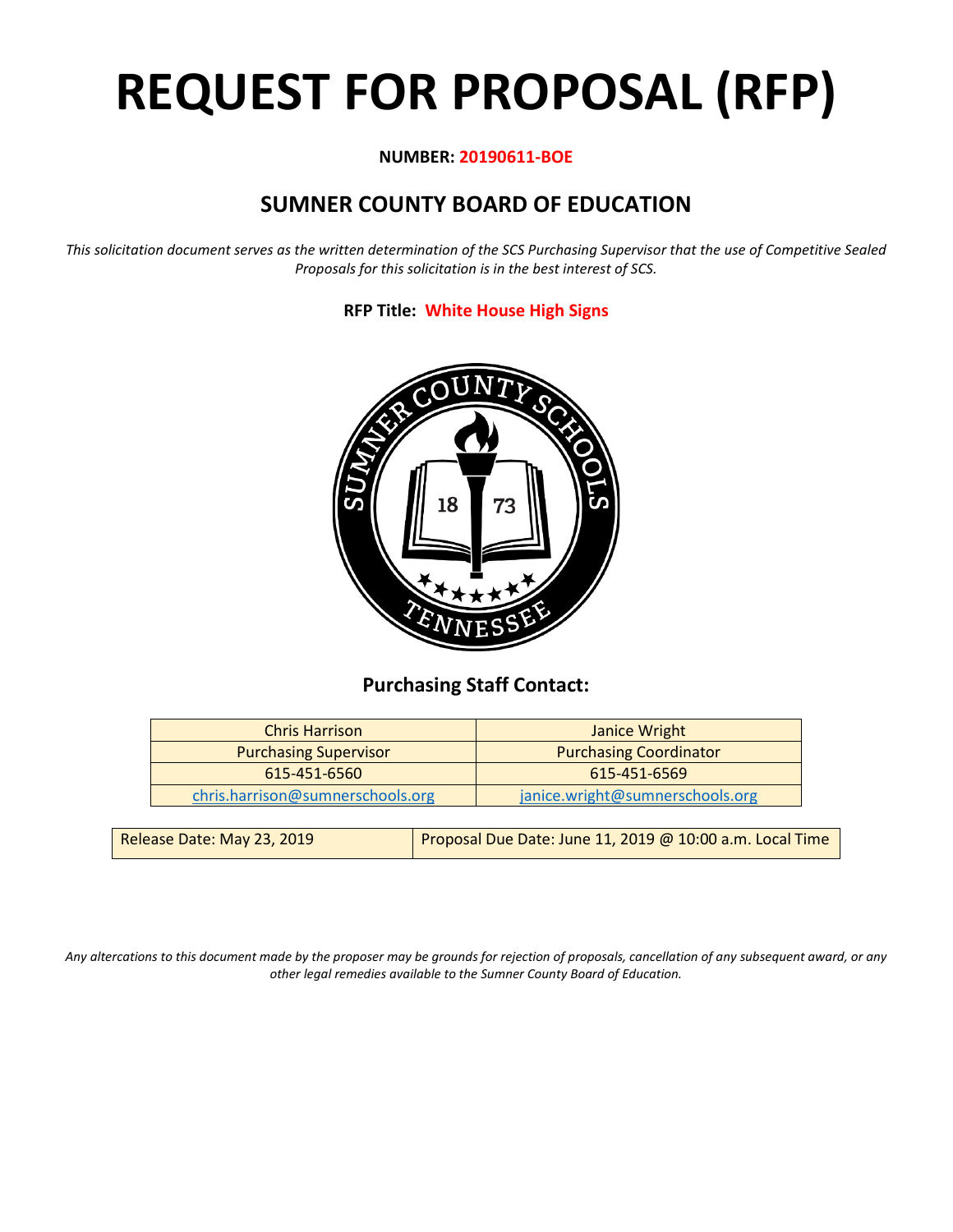# **NOTICE TO PROPOSERS**

There may be one or more amendments to this RFP. In order to receive communication for any such amendments issued specifically to this RFP, the proposer must provide a Notice of Intent to Propose to the Sumner County Board of Education (SCS) Purchasing Department. The proposer must utilize this form when submitting notice. The notice may be sent by email to: Purchasing Office, purchasing@sumnerschools.org. SCS will send amendments only to those proposers which complete and return this information by the deadline list in the RFP Schedule of Events (Section 4).

| <b>RFP Number:</b>      | 20190611-BOE White House High Signs |
|-------------------------|-------------------------------------|
| Company Name:           |                                     |
| <b>Mailing Address:</b> |                                     |
|                         |                                     |
|                         |                                     |
| Phone Number:           |                                     |
| <b>Contact Person:</b>  |                                     |
| Email Address:          |                                     |
|                         |                                     |
| Authorized Signature    |                                     |
| <b>Printed Name</b>     |                                     |
| Date                    |                                     |

Emailed amendments will be sent in a Microsoft Word (Office for Windows) or Portable Document Format (pdf) format. Any alterations to the document made by the proposer may be grounds for rejection of proposal, cancellation of any subsequent award or any other legal remedies available to the Sumner County Board of Education.

Amendments will also be posted on the SCS website **https://sumnerschools.org/index.php/current-bids-and-rfps** and attached to the solicitation listing as a PDF or WORD file. Check the particular solicitation on the Current Bids and RFPs webpage for any posted amendments.

By completing and returning this form, the Proposer has expressed its intent to provide a proposal for **20190611-BOE White House High Signs**

**.**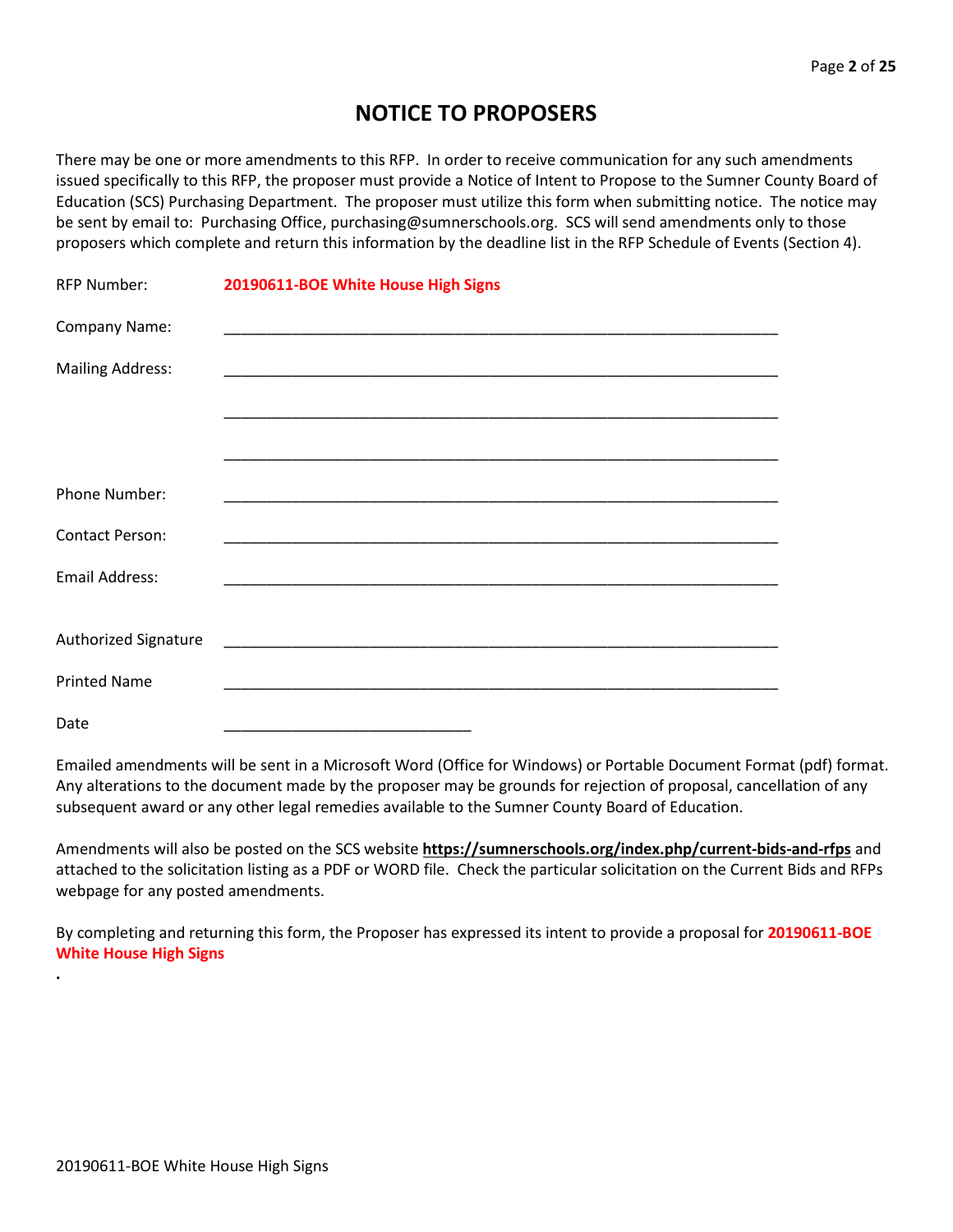# **TABLE OF CONTENTS**

- 1. Introduction/Overview
	- 1.1. Purpose
	- 1.2. Contact Information
- 2. Requirements
	- 2.1. Scope of Work/Specifications
	- 2.2. Contactor Obligations
- 3. Source Selection and Contract Award
- 4. Schedule of Events
- 5. Instructions for Proposal
	- 5.1. Required Forms
	- 5.2. New Vendors
	- 5.3. Acknowledgement of Insurance Requirements
	- 5.4. Clarification and Interpretation of RFP
	- 5.5. Proposal Package
	- 5.6. Delivery of Proposals
	- 5.7. Evaluation of Proposals
	- 5.8. Request for Clarification of Proposals
	- 5.9. Protests
- 6. Attachments
	- 6.1. Contact Information
	- 6.2. Bid Form/Certification
	- 6.3. References
	- 6.4. Certification Regarding Debarment or Suspension
	- 6.5. Condition of Submitting Proposal
	- 6.6. Statement of Non-Collusion
	- 6.7. Attestation Re Personnel
	- 6.8. Drug Free Workplace Affidavit
	- 6.9. IRS Form W-9
		- \**An online, fillable version can be found at https://www.irs.gov/pub/irs-pdf/fw9.pdf*
	- 6.10. Standard Terms & Conditions
	- 6.11. Vendor Checklist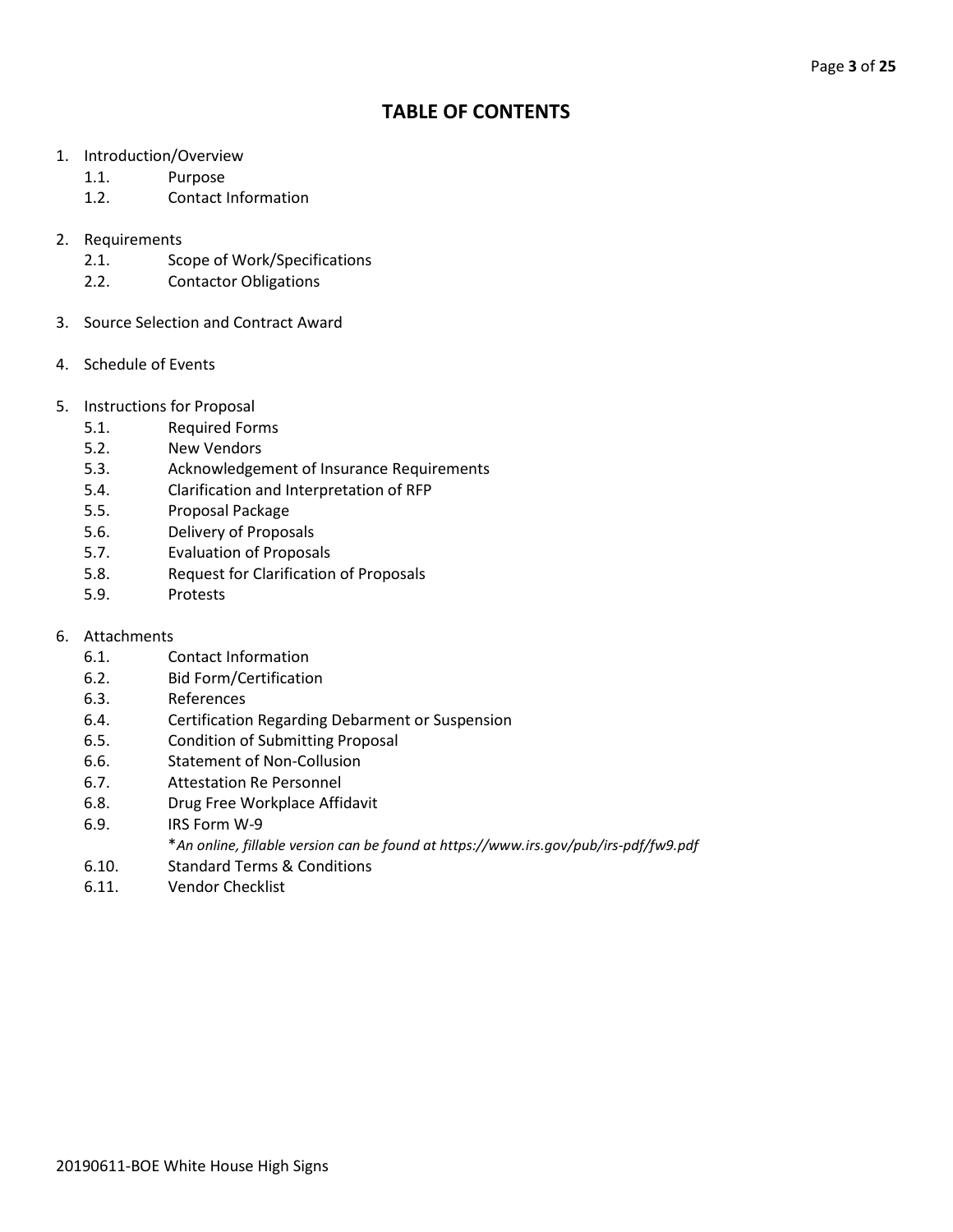# 1. Introduction/Overview

# 1.1. Purpose

The Sumner County Board of Education (SCS) is requesting sealed proposals for the manufacture and installation of an LED Message Center and Sign. There will be a LED Message Center + Sign located at the Main Campus and a Sign located at the Freshman Annex building.

## 1.2. Contact Information

Unauthorized contact regarding this RFP with employees or officials of SCS other than the Purchasing Supervisor named below may result in disqualification from this procurement process.

Interested parties must direct all communication regarding this RFP to the Purchasing Supervisor, who is SCSs only official point of contact for this RFP.

| <b>RFP Procedures</b>            |
|----------------------------------|
| Chris Harrison                   |
| <b>Purchasing Supervisor</b>     |
| 1500 Airport Road                |
| Gallatin, TN 37066               |
| chris.harrison@sumnerschools.org |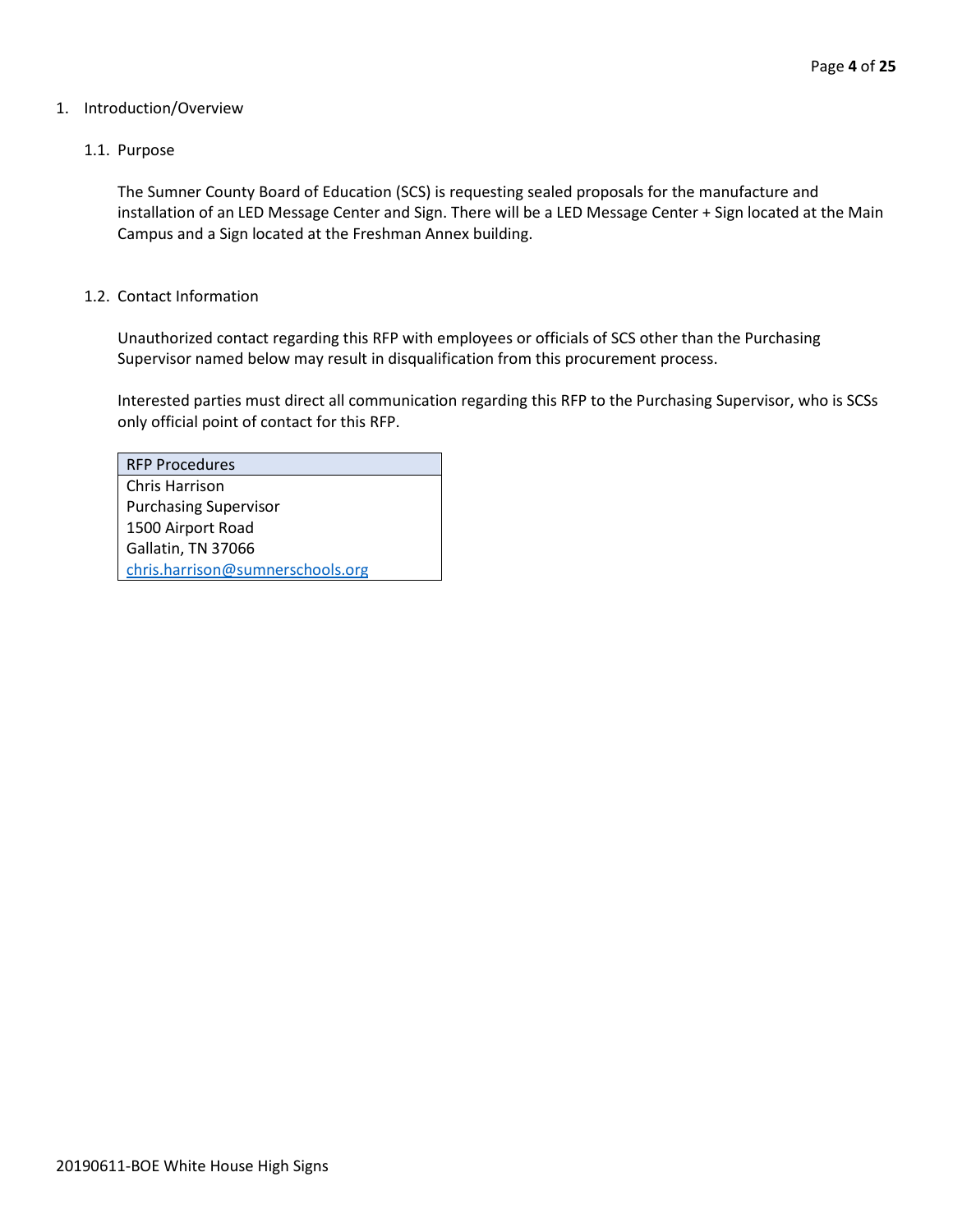# 2. Requirements

2.1. Scope of Work / Specifications

| Jobsite: | White House High          | White House High Annex |
|----------|---------------------------|------------------------|
|          | 508 Tyree Springs Road    | 111 Meadows Road       |
|          | White House, TN 37188     | White House, TN 37188  |
|          | <i>*LED MODULE + SIGN</i> | <i>*SIGN ONLY</i>      |

The Contractor must include cost based on the following criteria:

- New, not used, equipment
- Delivery to jobsite
- Installation

\*The awarded bidder shall perform the following:

- o Coordinate installation with the Jobsite Contact and SCS Assistant Director for Facilities & Support Services.
- o Provide and obtain all necessary materials, equipment and labor.
- o Provide and obtain all necessary permits with Local, County, etc. agencies as required by law.
- $\circ$  Schedule all necessary inspections with Local, County, etc. agencies as required by law.
- o Dispose of all generated waste materials in compliance with all Local, State and Federal guidelines, regulations and requirements.
- o Have properly trained and experienced staff to facilitate the specified services.
- Initial startup
	- o The Contractor shall demonstrate a fully operational LED Message Center and Sign.
- On-site Training
	- o The Contractor shall provide on-site training on the basic use of the LED Message Center communication hardware/software.
- Operation Manuals (electronic and/or print)

# **LED Module** (minimum specifications)

\*It is recommended that Contractors include product literature with their bid proposal.

- **Matrix Size**:
	- $\circ$  The Contractor is to propose an appropriate size based on the location and intended use for a 9-12 grade public institution. The Contractor may propose up to three difference sizes. The size must coordinate with the size of the Top Sign Module.
	- o Must include water intrusion protection
	- o Single-face
	- o Display no less than six (6) lines, 20mm/5.5 inches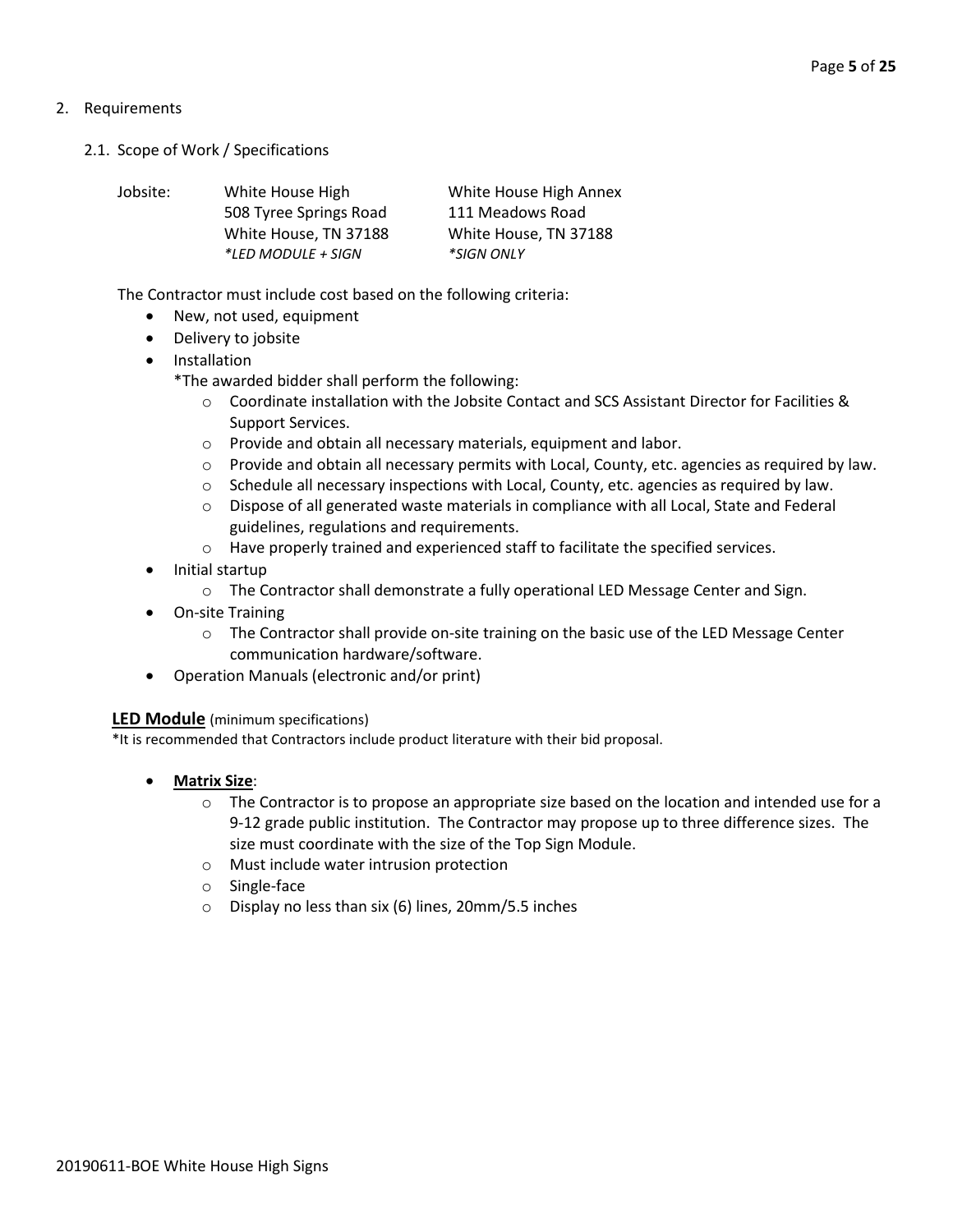# • **Medium Definition / Full Color**

- o Pixel Spacing: The Contractor must quote 20mm or equivalent displays.
- o Pixel Design: Each pixel must be separate one from another. No virtual or hybrid pixel technologies will be accepted. Each pixel must be comprised of 1 red, 1 green and 1 blue LED.
- $\circ$  Color Capability: Must have the ability to display from a total color palette of no less than 1.15 quintillion colors.
- o Maximum brightness up to 10,000 nits. Dimming must be automated.
- o LEDs must be lifetime rated at 100,000 hours. Lifetime is defined as the point at which the LED degradation reaches 50% original brightness.
- $\circ$  LED Module must be mounted to the front of the cabinet without being covered by a transparent face.
- o Must contain a temperature control feature to protect the module should temperature exceed predetermined thresholds.

# • **Software & Content Management**

- o Software must include 1 License, at a minimum
- o Software must be compatible with Windows software
- o Must include a pre-loaded content CD/Flash Drive with pre-produced content files formatted to the display size being proposed.
- o Must include password protection.
- o The Contractor must indicate any recurring costs for the software.
- o Communication with LED Module may be via Wireless Ethernet or Cell Modem. Indicate the cost difference if both is available.

# • **Miscellaneous**

o Must include temperature sensor for real time display of temperature

# • **Cabinet**

- o Extruded aluminum cabinet
- o Gloss black polyurethane finish

# • **Manufacturer**

- o Must have a U.S. based manufacturing facility.
- $\circ$  Must have a minimum of 8 years continuous experience manufacturing LED display modules and display cabinets.
- o LED Message Center and Cabinet must be manufactured by the same company.

# • **Warranty**

o LED Module shall carry a minimum of a 5-year parts warranty.

# • **Service**

o The Contractor must be able to provide continued support service, after installation.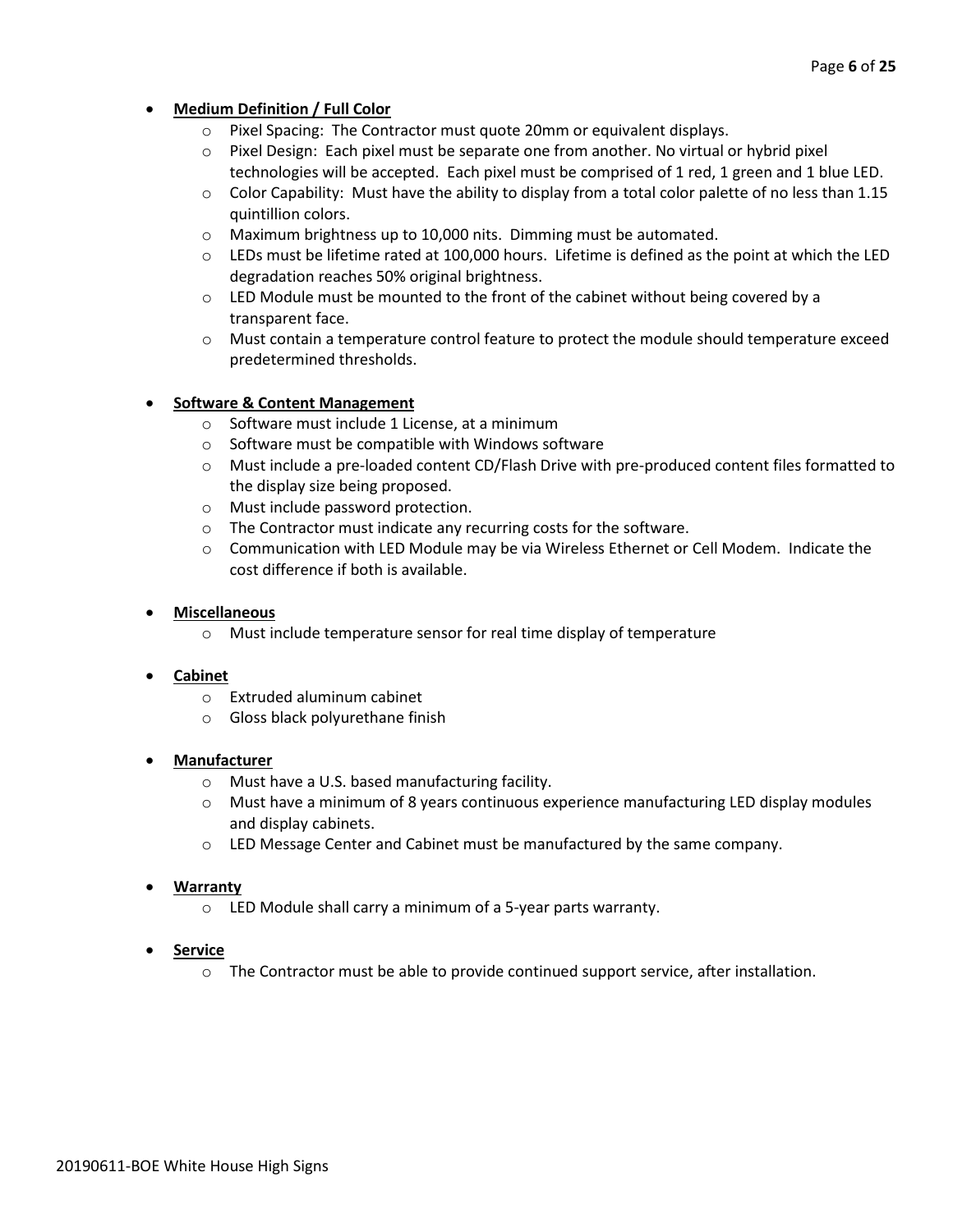**Top Sign Module** (minimum specifications)

- **Copy:**
	- o WHITE HOUSE HIGH SCHOOL + Logo
	- o WHITE HOUSE HIGH SCHOOL FRESHMAN ANNEX + Logo
	- o Blue background and White letters
	- o Prior to production, the final design to be approved by Ann Miller, WHH Principal, or designee.
- **Approximate Size**
	- $\circ$  The Contractor is to propose an appropriate size based on the location and intended use. The Contractor may propose up to three different sizes. The size must coordinate with the size of the LED Module.
- **Cabinet:**
	- o Extruded Aluminum Cabinet
	- o Include aluminum decorative topper
	- o Finished in enamel
- **Faces**:
	- o Pan Formed High Impact Polycarbonate Plastic (Lexan) Solar Grade
	- o Double faced
	- o Embossed-Copy, decorated second service
	- o Graphics must be resistant to fading (NO VINYL)
	- o Internal Illuminated
	- o Must be removeable for service
- Furnish and Install one (1) automatic electric photocell (industrial grade)
- Sample LOGO



# **Mount**

- **White House High Sign - Height**: 8ft. minimum (from grade to bottom of LED Module). Overall height (LED Module and Top Sign Module) not to exceed 17ft.
- **White House High Freshman Annex Sign – Height:** 5ft. minimum (from grade to bottom of Top Sign Module). Overall height not to exceed 10ft.
- Two Steel Columns, set in concrete, with pole covers for both signs
- Installation must meet wind load requirements for the area.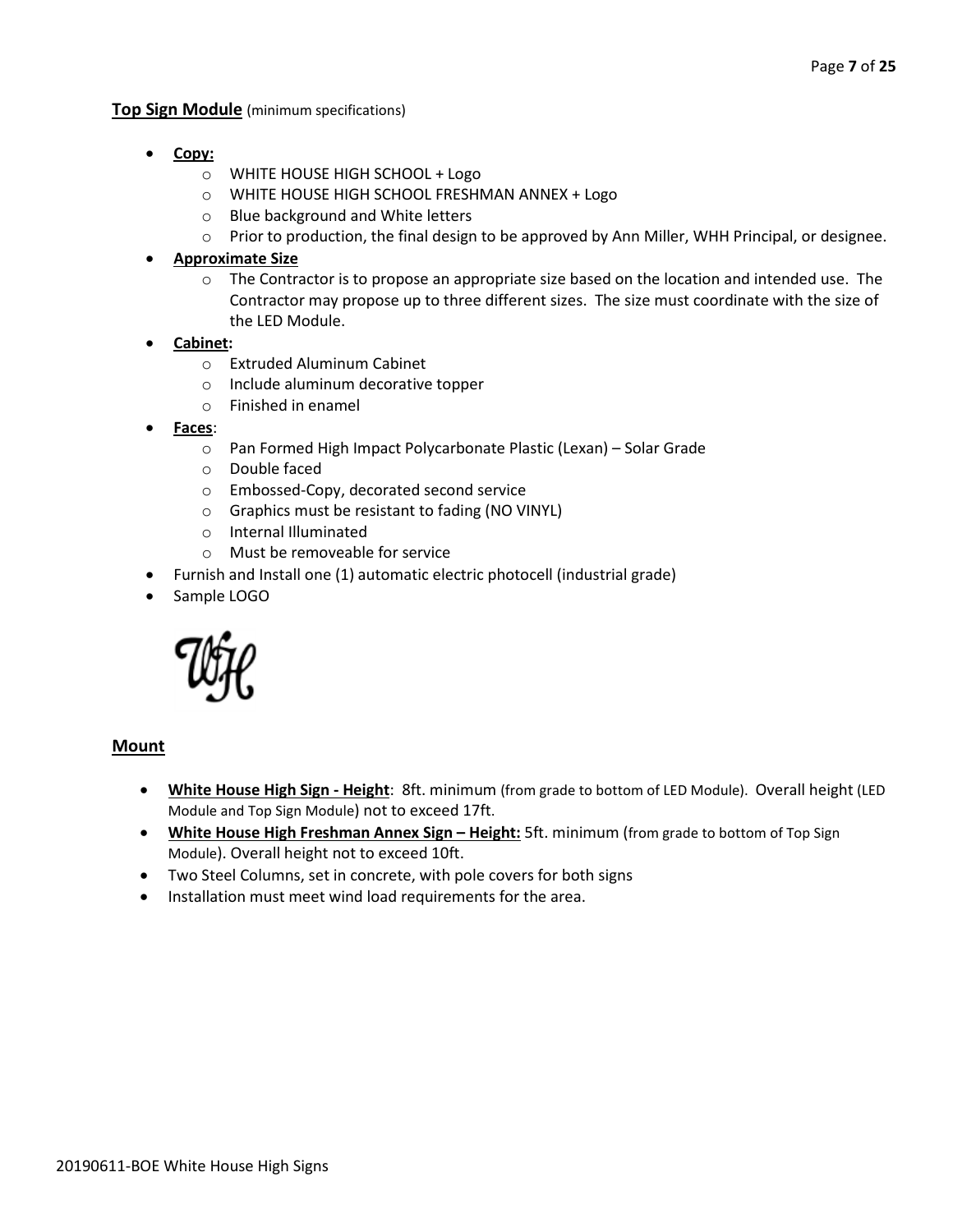- 3. Source Selection and Contract Award
	- Award(s), if made, will be made to the Responsive and Responsible proposer(s) whose proposal is most advantageous to SCS, taking into consideration price and the other evaluation criteria set forth in the RFP.
		- o General Criteria to be determined "Responsive"
			- Does the proposal include all required information, included completed attachment forms and affidavits?
			- Was the proposal delivered on or before the stated deadline? Did it include the required number of copies (hard & electronic)?
		- o General Criteria to be determined "Responsible"
			- Does the Proposer demonstrate an understanding of SCSs needs and proposed approach to the project?
			- **Does the Proposer possess the ability, capacity, skill and financial resources to provide the** service?
			- Can the Proposer take upon itself the responsibilities set forth in the RFP and produce the required outcomes in a timely fashion?
			- **Does the Proposer have the character, integrity, reputation, judgement, experience and** efficiency required for the project?
	- SCS reserves the right to enter into discussions with Proposers which have submitted proposals determined to be reasonably like of being considered for selection to assure a full understanding of and responsiveness to the RFP requirements. Every effort shall be afforded to assure fair and equal treatment with respect to the opportunity for discussion and/or revision of their respective proposals. Revisions may be permitted after the submission and prior to the award for the purpose of obtaining the best offers.
	- SCS reserves the right to negotiate price and contract terms and conditions with the most qualified proposer(s) to provide the requested service. If a mutually beneficial agreement with the lowest responsive and responsible Proposer is not reached, SCS reserves the right to enter into contract negotiations with the next lowest Proposer and continue this process until an agreement is reached.
	- Upon mutual agreement by both parties, SCS shall grant the right to extend the terms, conditions and prices of contract(s) awarded from this RFP to other Institutions (such as State, Local and/or Public Agencies) who express an interest in participating in any contract that results from this RFP. Each of the "piggyback" Institutions will issue their own purchasing documents for purchase of the goods/services. Proposer agrees that SCS shall bear no responsibility or liability for any agreements between Proposer and the other Institution(s) who desire to exercise this option.
- 4. Schedule of Events

| <b>RFP Issued</b>              | May 23, 2019                          |
|--------------------------------|---------------------------------------|
| <b>Questions DEADLINE</b>      | June 5, 2019                          |
| <b>RFP Submission DEADLINE</b> | June 11, 2019 @ 10:00 a.m. Local Time |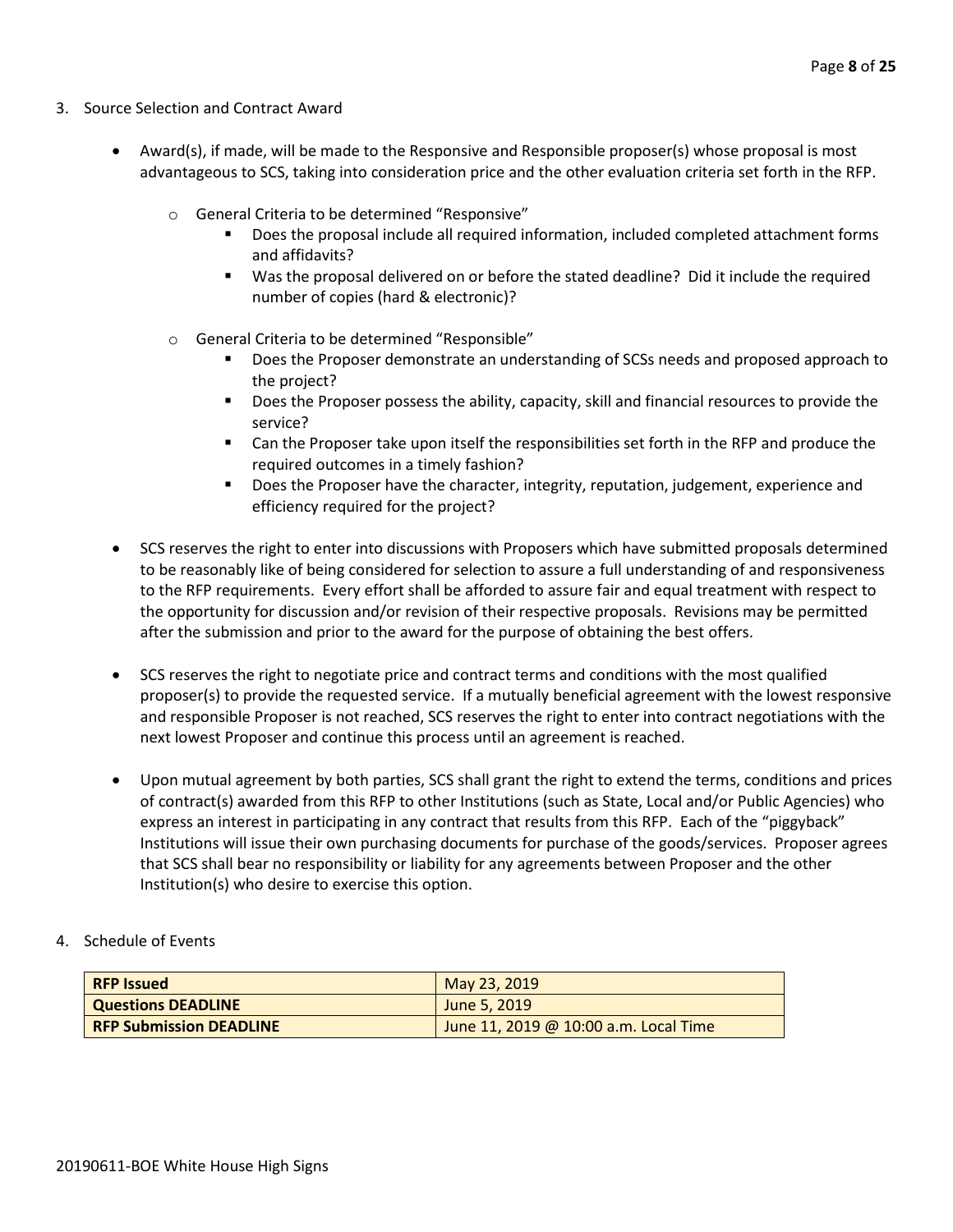# 5. Instructions for Proposal

# 5.1. Required Forms

- Proposer must complete and submit the Attachments in Section 6. Attachments may be omitted depending on the RFP requirements. Refer to the Table of Contents for omitted Attachments.
- Evidence of a valid State of Tennessee Business License and/or Sumner County Business License.
- For all vendors with annual purchases in excess of \$50,000; a Sumner County Business License must be on file with the SCS Finance Department. Evidence of the license must be provided within ten (10) working days following notification of award; otherwise, SCS may rescind its acceptance of the Proposer's proposal.
- Copy of State of Tennessee License (if applicable) in respective field.
- If applicable, the Proposer must include a copy of the contract(s) the Proposer will submit to be signed.

## 5.2. New Vendors

- To comply with Internal Revenue Service requirements, all vendors who perform any type of service are required to have a current IRS Form W-9 on file with the SCS Finance Department. It is a mandatory requirement to complete the IRS Form W-9 (Attachment 6.9) included in this RFP.
- To comply with the Tennessee Lawful Employment Act (50-1-702 and 50-1-703), non-employees (individuals paid directly by the employer in exchange for the individual's labor or services) must have on file one (1) of the following documents:
	- o A valid Tennessee driver's license or photo identification;
	- $\circ$  A valid driver's license or photo identification from another state where the license requirements are at least as strict as those in Tennessee;
	- o A birth certificate issued by a U.S. state, jurisdiction or territory;
	- o A U.S. government issued certified birth certificate;
	- o A valid, unexpired U.S. passport;
	- o A U.S. certificate of birth abroad (DS-1350 or FS-545)
	- o A report of birth abroad of a U.S. citizen (FS-240);
	- o A certificate of citizenship (N560 or N561);
	- o A certificate of naturalization (N550, N570 or N578);
	- o A U.S citizen identification card (I-197 or I-179); or
	- $\circ$  Valid alien registration documentation or other proof of current immigration registration recognized by the United States Department of Homeland Security that contains the individual's complete legal name and current alien admission number or alien file number (or numbers if the individual has more than one number).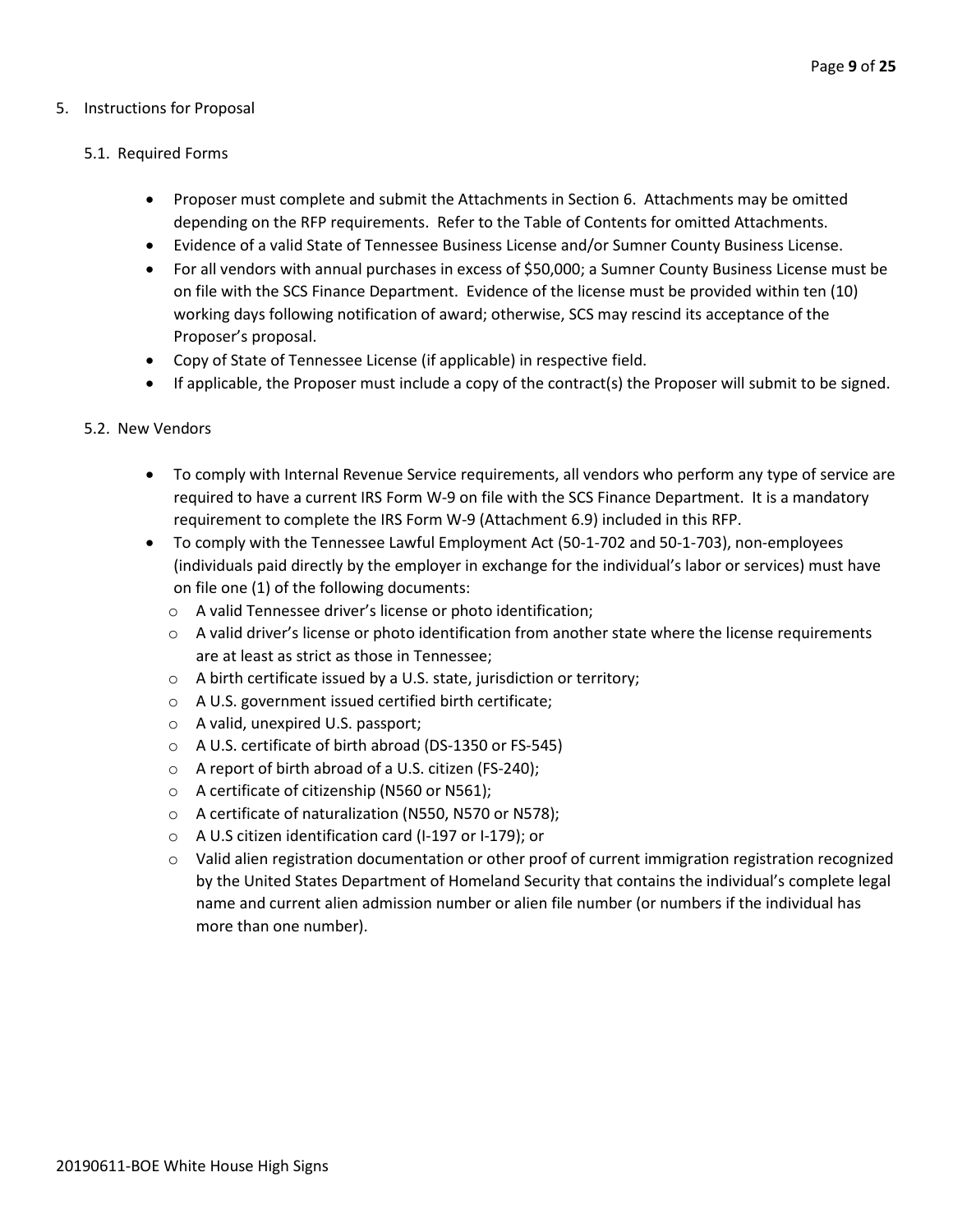5.3. Acknowledgement of Insurance Requirements

By submitting a proposal, Proposer acknowledges that it has read and understands the insurance requirements for the proposal. The Proposer who may have employees, contractors, subcontractors or agents working on SCS properties shall carry current certificates for general and professional liability insurance and for workers' compensation as indicated below. The owner or Principal of each Proposer must also be insured by workers' compensation if they perform any of the services on SCS properties. There will be no exceptions to the insurance requirement. Proposer also understands that the evidence of required insurance must be submitted within fifteen (15) working days following notification of its offer being accepted; otherwise, SCS may rescind its acceptance of the Proposers proposal.

• **General Liability**

| <b>General Aggregate</b> | \$2,000,000 |
|--------------------------|-------------|
| Each Occurrence          | \$1,000,000 |

# • **Workers Compensation**

| <b>Workers Compensation</b> | <b>Tennessee Statutory Limits</b> |
|-----------------------------|-----------------------------------|
| <b>Employer's Liability</b> | \$500,000                         |

5.4. Clarification and Interpretation of RFP

The words "must" and "shall" in the RFP indicate mandatory requirements. Taking exception to any mandatory requirement shall be considered grounds for rejection. There are other requirements that SCS considers important but not mandatory. It is important to respond in a concise manner to each section and submit an itemized list of all exceptions.

5.5. Proposal Package

The package containing the proposal must be sealed and clearly marked on the outside of the package:

# **"20190611-BOE White House High Signs" DO NOT OPEN**

All sealed proposals packages must include all of the following. Any sealed proposals are subject to rejection as non-conforming if any applicable item is not included.

- One (1) Complete Original
- Two (2) additional copies of the Original
- One (1) electronic format (CD/USB Drive)
- Original Signature on Original Proposal. NO copied or digital signatures.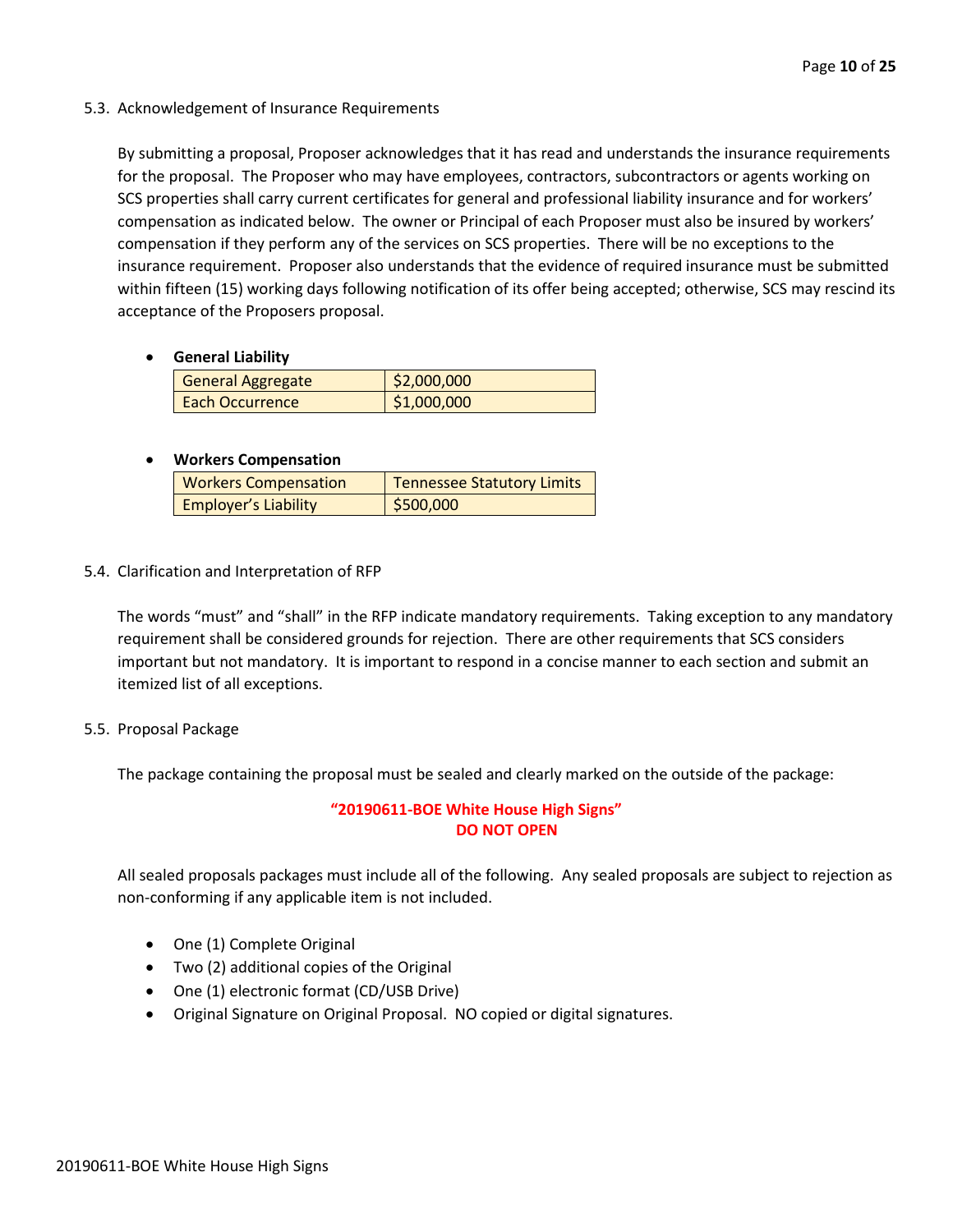The outside of the proposal package must be labeled as follows (if applicable):

- 1. Name of Company and Principal Owner, Business License Number, Expiration Date and License Classification.
- 2. In addition to Item 1, the same is applicable to masonry contractors if the work performed is > \$100,000.
- 3. In addition to Item 1, the same is applicable to HVAC, electrical, plumbing or A/C contractors if the work performed is > \$25,000.
- 4. In addition to Item 1, the same is applicable plus the Department of Environment & Conservation License Number and Classification, applicable to geothermal contractors if the work performed is > \$25,000.
- 5. If the prime contractor performs the masonry portion of the project or any of the above listed contractor skill sets and the work performed is > \$100,000; it must be so designated.
- 6. Only one (1) contractor in each classification listed shall be written on the bid envelope.
- 5.6. Delivery of Proposals

Sealed proposals will be accepted until **June 11, 2019 @ 10:00 a.m. Local Time**. Proposals received after that time will be deemed invalid. Vendors mailing proposal packages must allow sufficient time to ensure receipt of their package by the time specified. SCS shall not accept proposals via electronic transmission such as email, fax, etc. There will be no exceptions. Proposals will be opened and read aloud. The reading of the bids will begin at **10:00 a.m. Local Time**.

Due to the nature of deliveries to the SCS Support Services Facility by carriers such as UPS, FedEx and such like; the proposal package will be accepted if the date and time on the delivery confirmation are indicated to be on or before the Proposal Deadline.

| Delivery Address: | Sumner County Board of Education |
|-------------------|----------------------------------|
|                   | Attn: Purchasing Supervisor      |
|                   | 1500 Airport Road                |
|                   | Gallatin, TN 37066               |

# 5.7. Evaluation of Proposals

The SCS Purchasing Supervisor will first examine the proposals to reject those that are clearly non-responsive to the stated requirements. Proposers who are determined to be non-responsive and/or non-responsible will be notified of this determination.

The evaluation process will include the following factors:

- Proposed Approach and Timeline
- Company Experience and Qualifications
	- o The nature and scope of the Proposers business.
	- o The number of years the Proposer has been licensed to do business.
	- o The number of years the Proposer has been providing the requested services.
	- o How many similarly sized or larger K-12 clients have you contract with?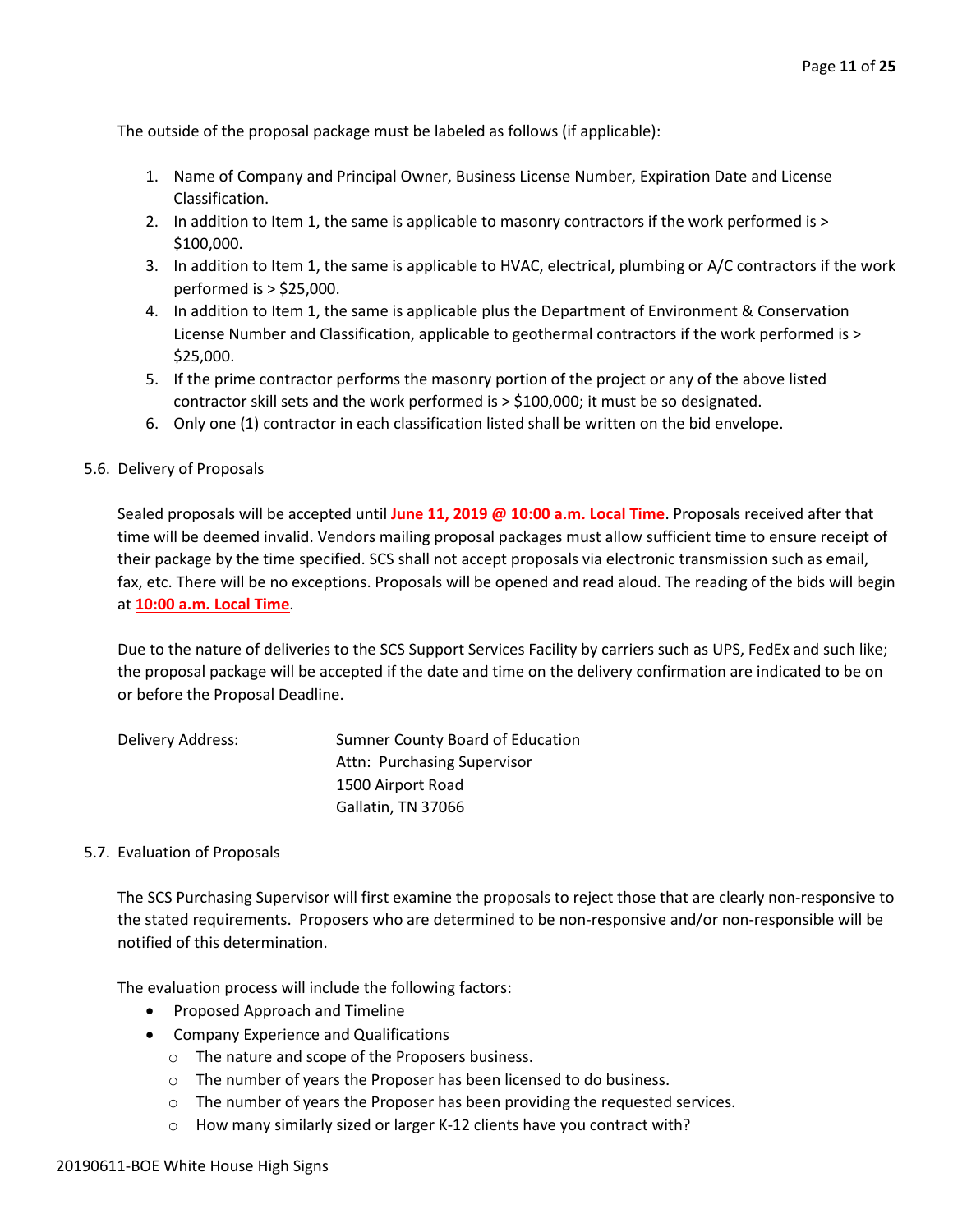- Compensation/Price Data
	- o Address all costs associated with performance of the contracted services.
- Past Performance and References
	- o Provided a minimum of three (3) client references for similar projects in size and scope successfully completed by Proposer within the last three (3) years. Attachment 6.3.
	- $\circ$  SCS may also consider other sources of pertinent past performance information, including the districts own experience with the Proposer.
- 5.8. Request for Clarification of Proposals

Requests for clarification of proposals shall be distributed by the Purchasing Supervisor in writing (or email).

## 5.9. Protests

In the event that any interested party finds any part of the listed specifications, terms or conditions to be discrepant, incomplete or otherwise questionable in any respect; it shall be the responsibility of the concerned party to notify the SCS Purchasing Office of such matters immediately upon receipt of the RFP. All notifications must be sent to the Purchasing Supervisor via email at [purchasing@sumnerschools.org.](mailto:purchasing@sumnerschools.org)

Any actual or prospective Proposer who is aggrieved in connection with the RFP or award of a contract may protest to the Purchasing Supervisor and/or the Sumner County Board of Education at its regularly scheduled meeting.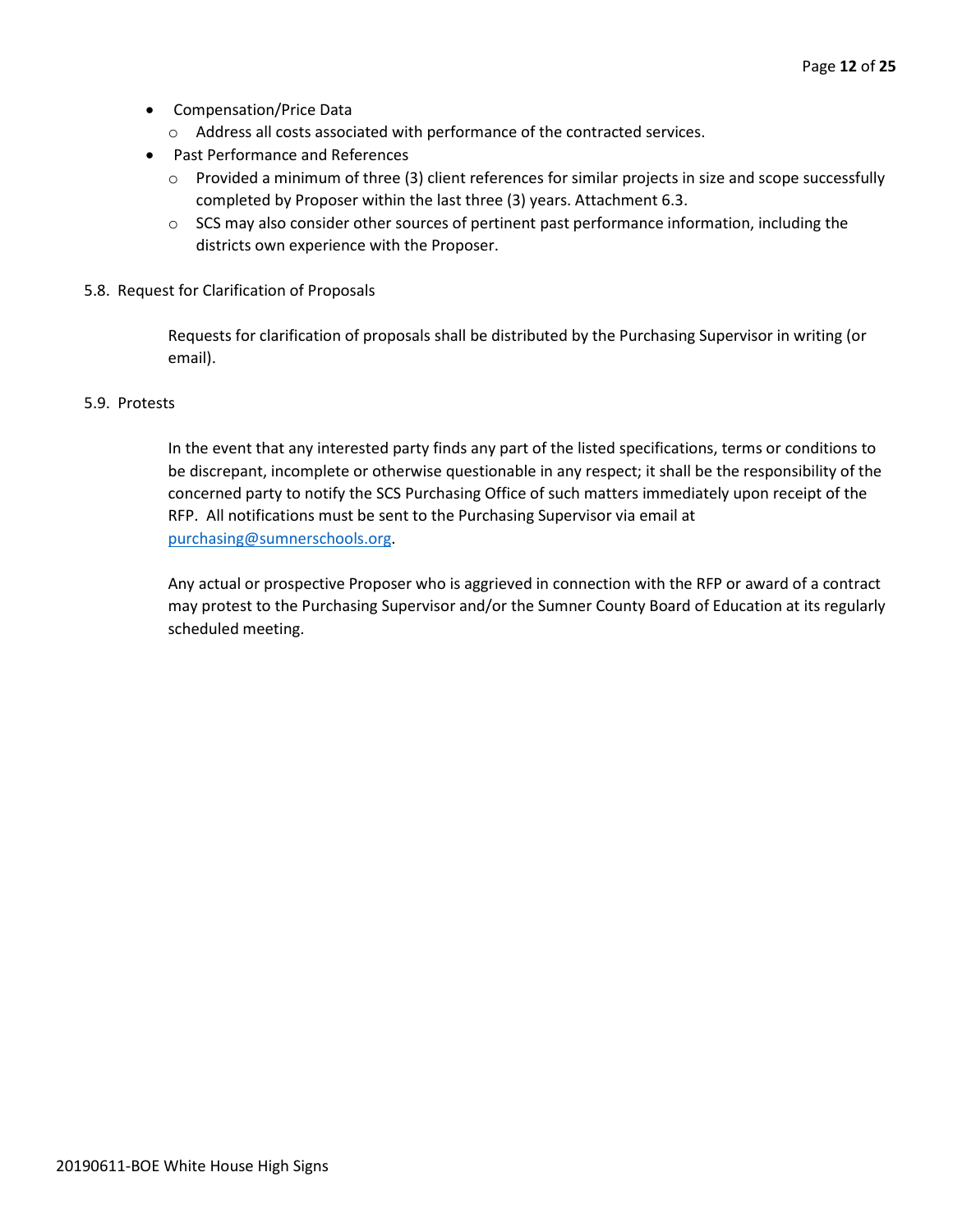# **ATTACHMENT 6.1 - Contact Information**

| <b>Company Legal Name:</b>                 |          |  |  |
|--------------------------------------------|----------|--|--|
| <b>Company Official Address:</b>           |          |  |  |
| Company Web Site (URL):                    |          |  |  |
| Contact Person for project administration: |          |  |  |
|                                            |          |  |  |
|                                            |          |  |  |
|                                            |          |  |  |
|                                            | (office) |  |  |
|                                            | (mobile) |  |  |
|                                            |          |  |  |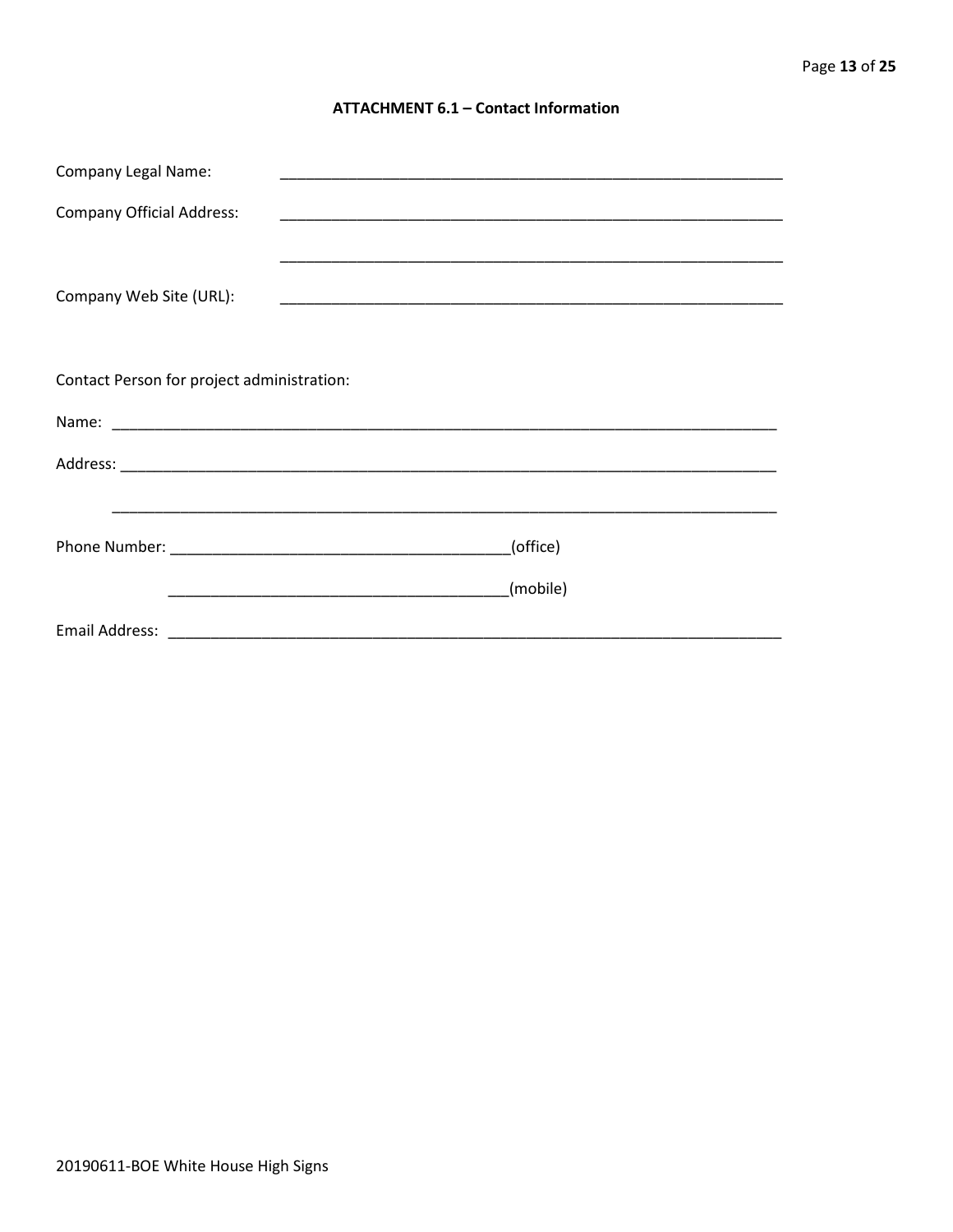|          | Attn: Purchasing Supervisor<br>1500 Airport Road<br>Gallatin, TN 37066 |                                                                                                                     |  |
|----------|------------------------------------------------------------------------|---------------------------------------------------------------------------------------------------------------------|--|
|          |                                                                        | <b>ATTACHMENT 6.2 - Bid Form/Certification</b>                                                                      |  |
|          |                                                                        | 20190611-BOE White House High Signs                                                                                 |  |
|          |                                                                        |                                                                                                                     |  |
|          |                                                                        |                                                                                                                     |  |
|          |                                                                        |                                                                                                                     |  |
|          |                                                                        |                                                                                                                     |  |
|          |                                                                        | BOE White House High Signs in accordance with the specifications and instructions set forth in these bid documents. |  |
|          |                                                                        | White House High School LED Module + Sign $\zeta$                                                                   |  |
|          |                                                                        |                                                                                                                     |  |
|          |                                                                        |                                                                                                                     |  |
|          |                                                                        |                                                                                                                     |  |
|          |                                                                        |                                                                                                                     |  |
|          |                                                                        |                                                                                                                     |  |
|          |                                                                        |                                                                                                                     |  |
| (street) |                                                                        | (city, state, zip)                                                                                                  |  |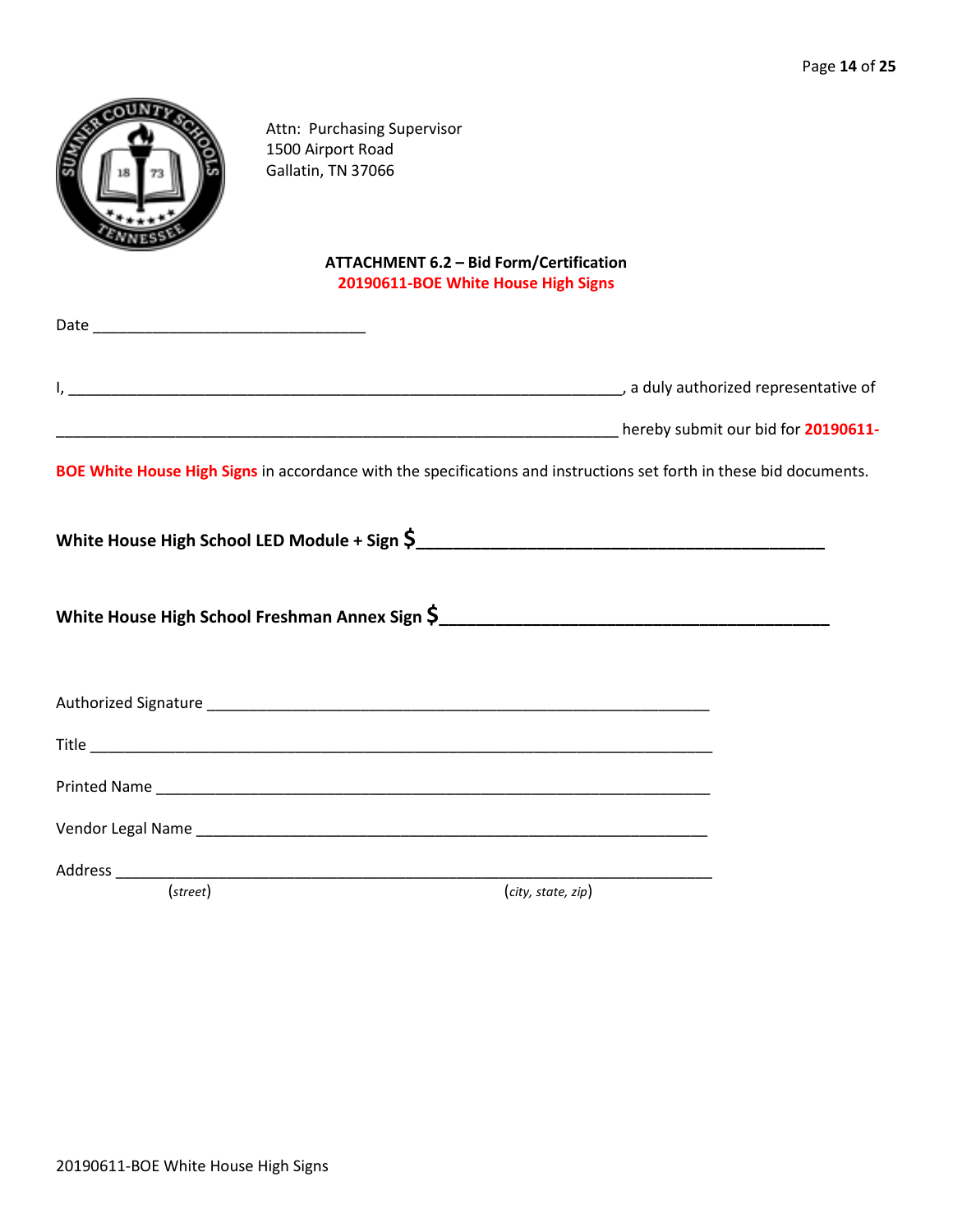| <b>ATTACHMENT 6.3 - References</b> |  |  |
|------------------------------------|--|--|
|------------------------------------|--|--|

\*Proposers may copy this page and submit additional references.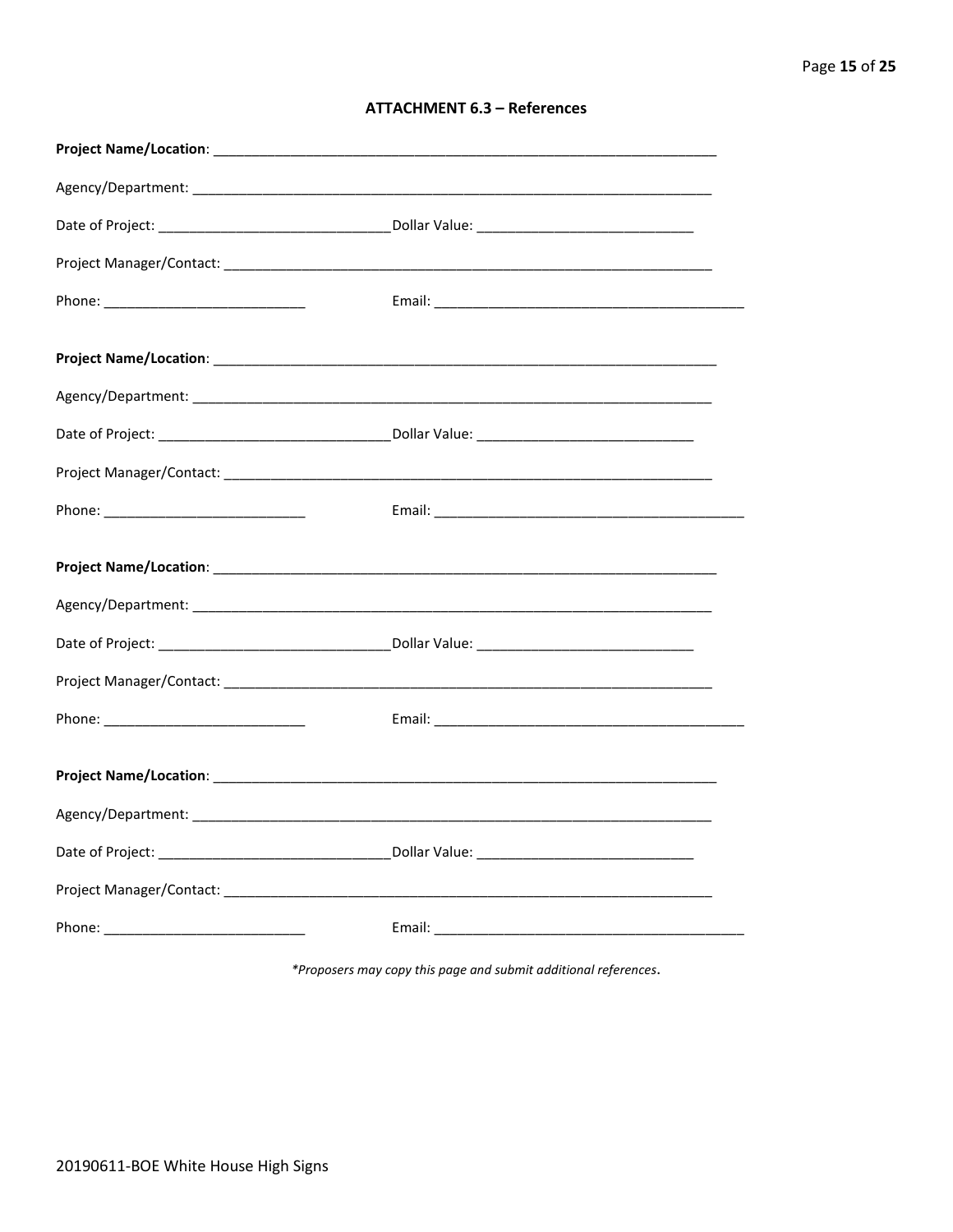# **ATTACHMENT 6.4 – Certification Regarding Debarment or Suspension**

The prospective participant certifies, to the best of its knowledge and belief, that it and its principals:

- Are not presently debarred, suspended, proposed for debarment, declared ineligible or voluntarily excluded from participation in transactions under federal non-procurement programs by any federal department or agency;
- Have not, within the three-year period preceding the proposal, had one or more public transactions (federal, state or local) terminated for cause or default; and
- Are not presently indicated or otherwise criminally or civilly charged by a government entity (federal, state or local) and have not, within the three-year period preceding the bid, been convicted or had a civil judgement rendered against it:
	- $\circ$  For the commission of fraud or a criminal offense in connection with obtaining, attempting to obtain or performing a public transaction (federal, state or local) or a procurement contract under such a public transaction;
	- $\circ$  For the violation of federal or state antitrust statutes, including those proscribing price fixing between competitors, the allocation of customers between competitors, or bid rigging; or
	- $\circ$  For the commission of embezzlement, theft, forgery, bribery, falsification or destruction of records, making false statements, or receiving stolen property.

\_\_\_\_\_\_\_\_\_\_\_\_\_\_\_\_\_\_\_\_\_\_\_\_\_\_\_\_\_\_\_\_\_\_\_\_\_\_\_\_\_\_\_\_\_\_\_\_\_\_\_\_

I understand that a false statement on this certification may be grounds for the rejection of this proposal or the termination of the award. In addition, under 18 U.S.C. 1001, a false statement may result in a fine of up to \$10,000 or imprisonment for up to five years, or both.

Name of Participating Agency: \_\_\_\_\_\_\_\_\_\_\_\_\_\_\_\_\_\_\_\_\_\_\_\_\_\_\_\_\_\_\_\_\_\_\_\_\_\_\_\_\_\_\_\_\_\_\_\_\_\_\_\_\_\_\_\_\_\_\_\_

Name and Title of Authorized Representative: \_\_\_\_\_\_\_\_\_\_\_\_\_\_\_\_\_\_\_\_\_\_\_\_\_\_\_\_\_\_\_\_\_\_\_\_\_\_\_\_\_\_\_\_\_\_\_

Signature of Authorized Representative: \_\_\_\_\_\_\_\_\_\_\_\_\_\_\_\_\_\_\_\_\_\_\_\_\_\_\_\_\_\_\_\_\_\_\_\_\_\_\_\_\_\_\_\_\_\_\_\_\_\_\_\_

Date: \_\_\_\_\_\_\_\_\_\_\_\_\_\_\_\_\_\_\_\_\_\_\_\_\_\_\_\_

\_\_\_\_ I am unable to certify to the above statement. Attached is my explanation.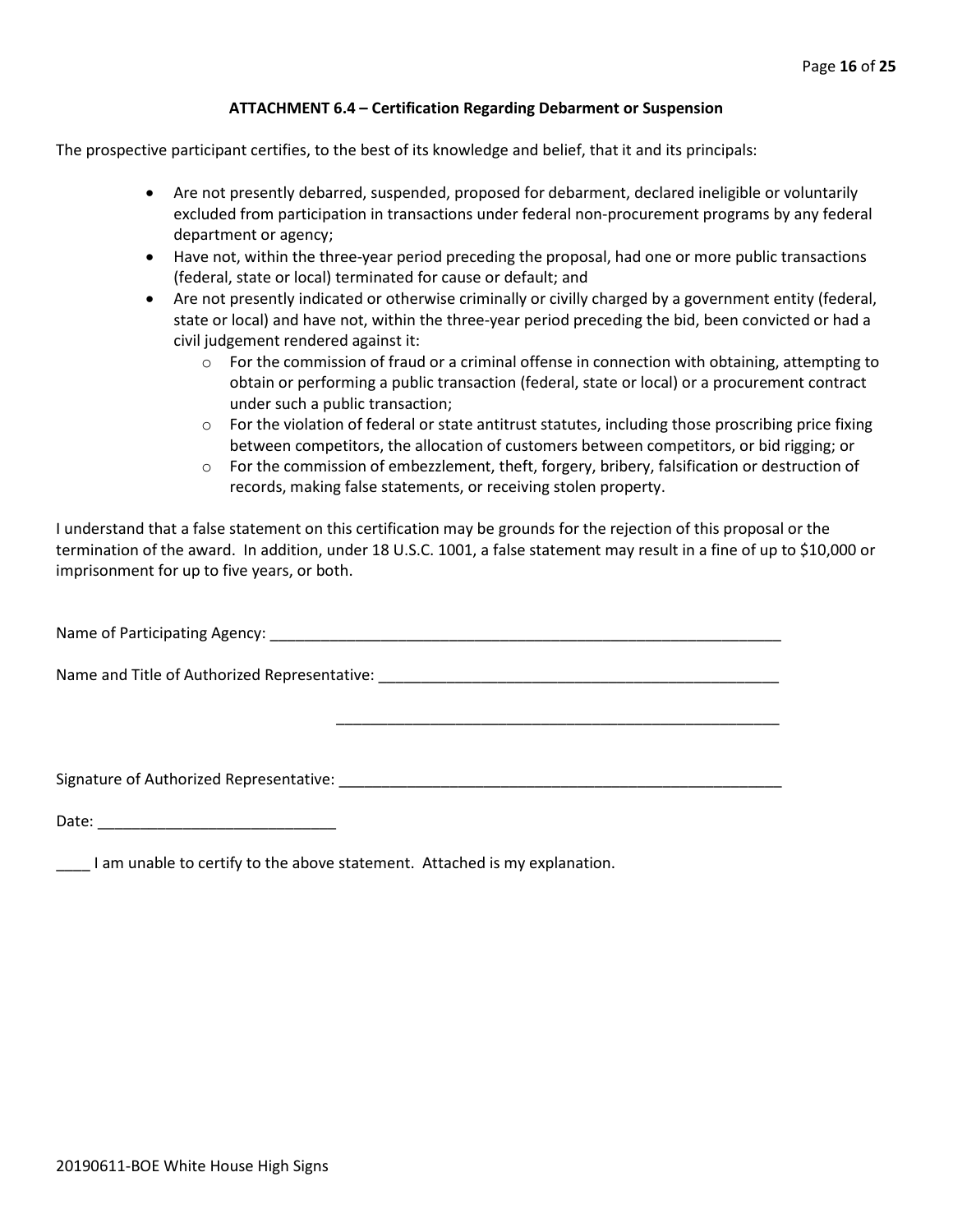# **ATTACHMENT 6.5 – Condition of Submitting Proposal**

The undersigned Proposer has carefully examined all instructions, requirements, specifications, terms and conditions of the RFP and certifies:

- It is a reputable company regularly engaged in providing goods and/or services necessary to meet the requirements, specifications, terms and conditions of the RFP.
- All statements, information and representations prepared and submitted in response to the RFP are current, complete, true and accurate. Proposer acknowledges that the Sumner County Board of Education (SCS) will rely on such statements, information and representations in selecting the successful proposer(s).
- That the prices quoted shall be SCSs pricing for the products and/or service.
- It shall be bound by all statements, representations, warranties and guarantees made in its proposal.
- Proposer acknowledges that the contract may be canceled if any conflict of interest or appearance of a conflict of interest is discovered by SCS, in its sole discretion.
- All purchase orders must be duly authorized and executed by SCS and subject to the terms and conditions of the RFP.

By checking this box, Proposer agrees that SCS reserves the right to extend the terms, conditions, and prices of this contract to other Institutions (such as State, Local and/or Public Agencies) who express an interest in participating in any contract that results from this RFP. Each of the piggyback Institutions will issue their own purchasing documents for the goods/services. Proposer agrees that SCS shall bear no responsibility or liability for any agreements between Proposer and the other Institution(s) who desire to exercise this option.

| ADDRESS: | <u> 1990 - Johann John Stone, markin film yn y system yn y system yn y system yn y system yn y system yn y system</u> |
|----------|-----------------------------------------------------------------------------------------------------------------------|
|          |                                                                                                                       |
| PHONE:   | (office)                                                                                                              |
|          | (mobile)                                                                                                              |
| EMAIL:   | <u> 2000 - 2000 - 2000 - 2000 - 2000 - 2000 - 2000 - 2000 - 2000 - 2000 - 2000 - 2000 - 2000 - 2000 - 2000 - 200</u>  |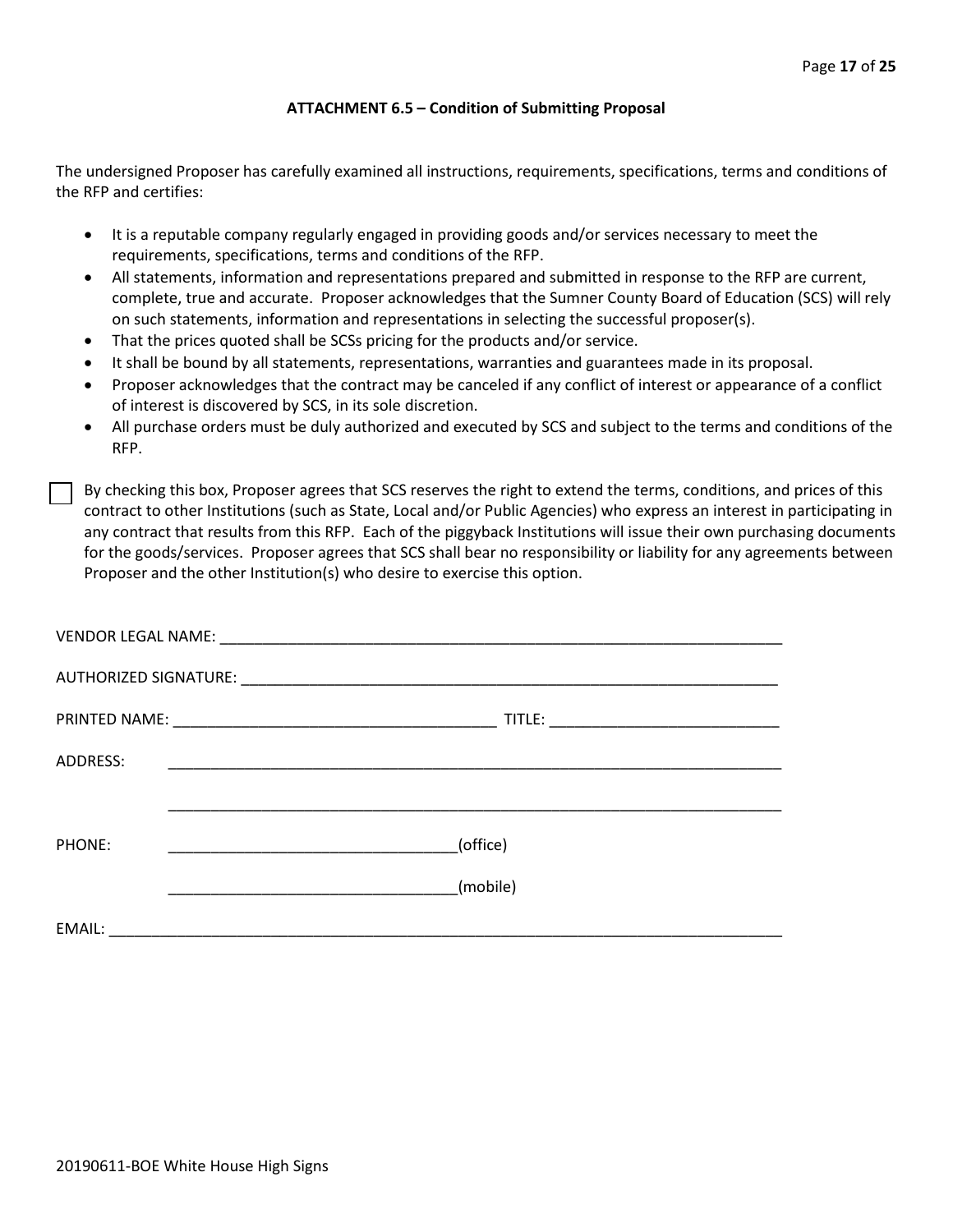#### **ATTACHMENT 6.6 – Statement of Non-Collusion**

The undersigned affirms that they are duly authorized to execute this contract, that this company, corporation, firm, partnership or individual has not prepared this proposal in collusion with any other respondent, and that the contents of this proposal as to prices, terms or conditions of said proposal have not been communicated by the undersigned nor by any employee or agent to any other person engaged in this type of business prior to the official opening of this proposal.

| Address: |          |
|----------|----------|
|          | (office) |
|          | (mobile) |
|          |          |
|          |          |
|          |          |
|          |          |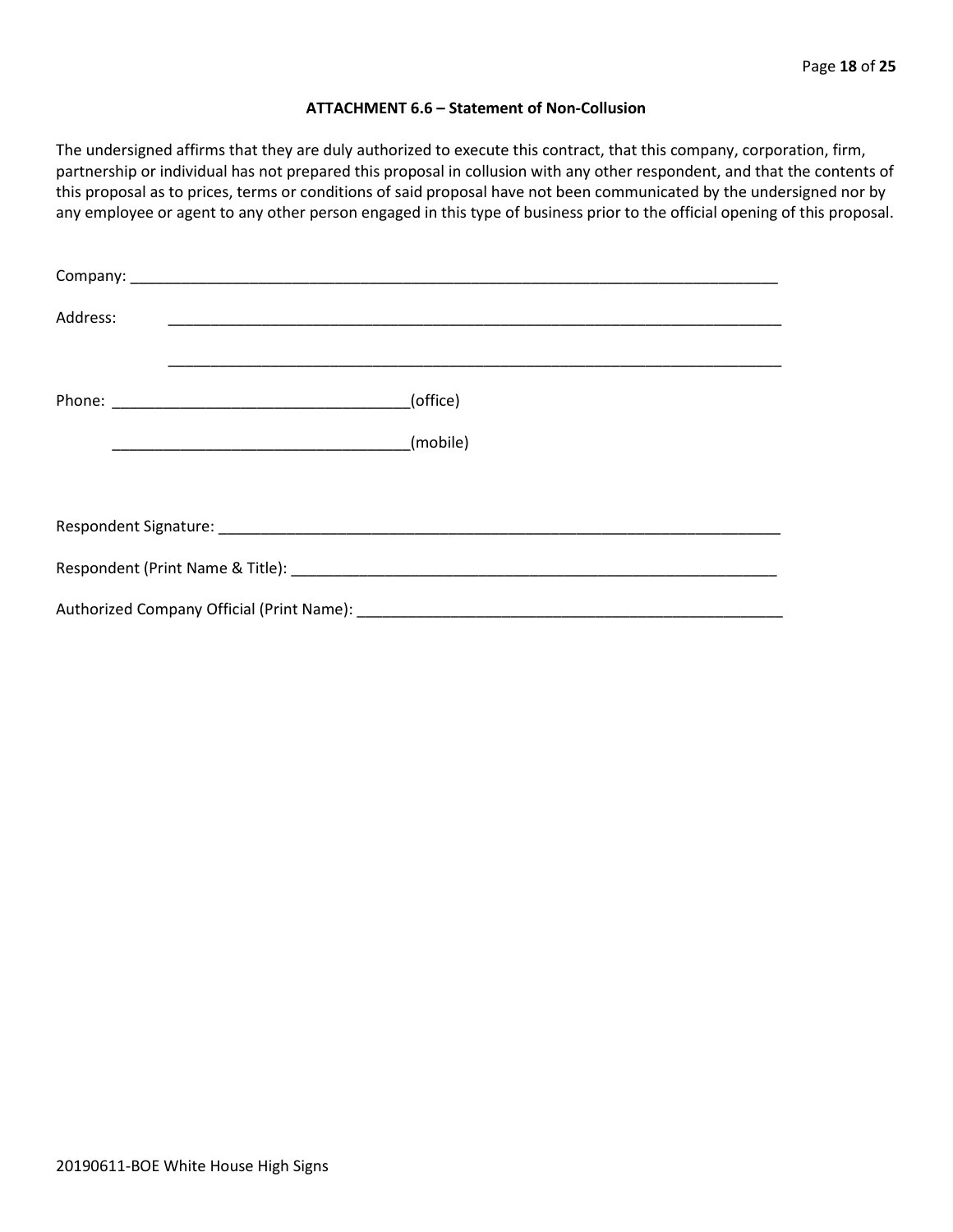# **ATTACHMENT 6.7 – Attestation Re Personnel**

# **ATTESTATION RE PERSONNEL USED IN CONTRACT PERFORMANCE**

| CONTRACTOR LEGAL ENTITY NAME:                                          |  |
|------------------------------------------------------------------------|--|
| FEDERAL EMPLOYER IDENTIFICATION NUMBER:<br>(or Social Security Number) |  |

**The Contractor, identified above, does hereby attest, certify, warrant and assure that the Contractor shall not knowingly utilize the services of an illegal immigrant in the performance of this Contract and shall not knowingly utilize the services of any subcontractor who will utilize the services of an illegal immigrant in the performance of this Contract, T.C.A. § 12-3-309.**

SIGNATURE & DATE:

*NOTICE: This attestation MUST be signed by an individual empowered to contractually bind the Contractor.*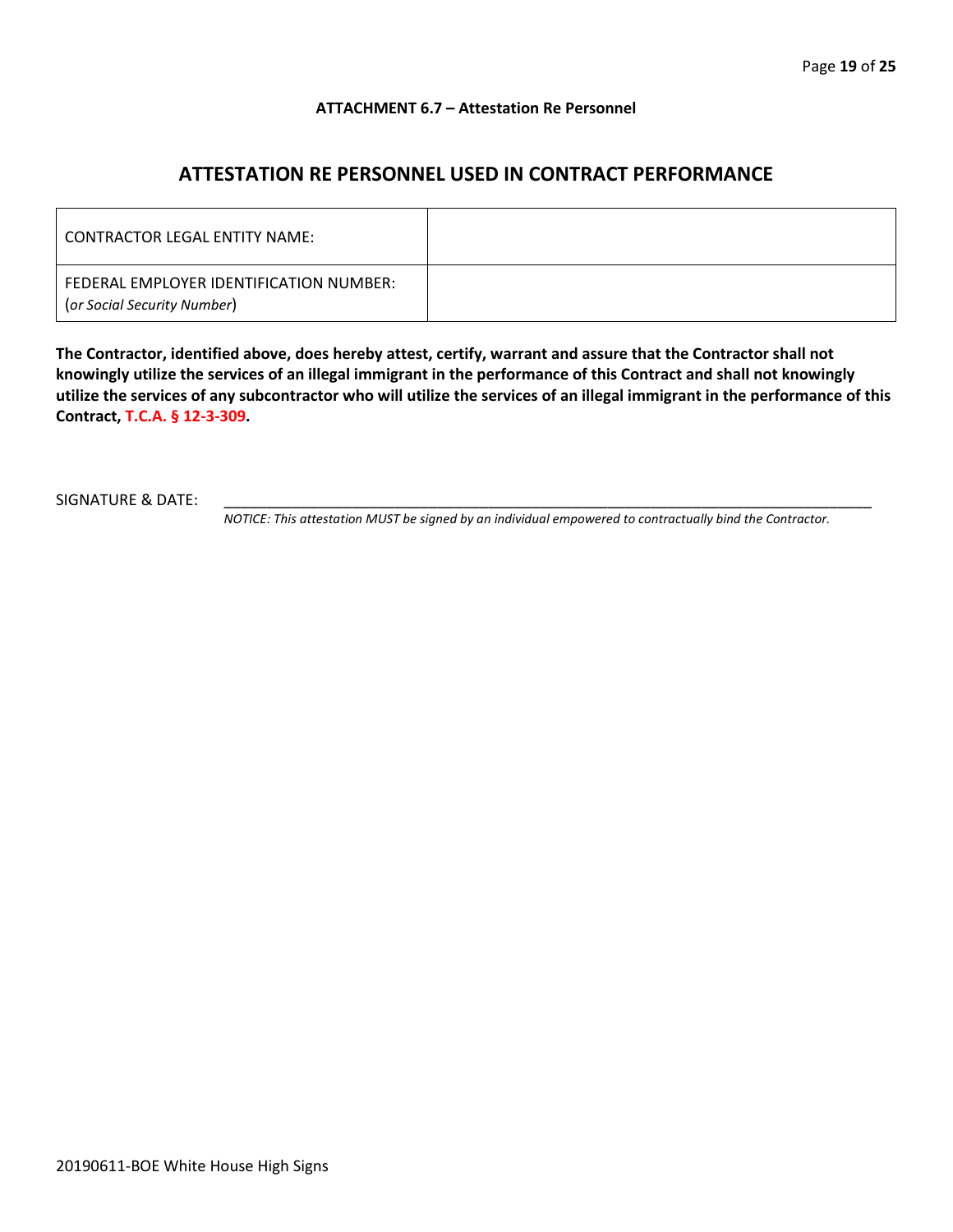#### **ATTACHMENT 6.8 – Drug Free Workplace Affidavit**

The Sumner County Board of Education is committed to maintaining a safe and productive work environment for its employees and to providing high quality service to its citizens. The goal of this policy is for Sumner County Board of Education employees and contractors to remain, or become and remain, drug-free. Abuse and dependency on alcohol and/or drugs can seriously affect the health of employees, contractors and citizens, jeopardize personal safety, impact the safety of others and impair job performance.

STATE OF

**COUNTY OF** \_\_\_\_\_\_\_\_\_\_\_\_\_\_\_\_\_\_\_\_\_\_\_\_\_\_\_\_\_\_\_\_\_

The undersigned, principal officer of

an employer of five (5) or more employees contracting with Sumner County Board of Education to provide goods or services, hereby states under oath as follows:

- 1. The undersigned is a principal officer of (hereinafter referred to as the "Company") and is duly authorized to execute this Affidavit on behalf of the Company.
- 2. The Company submits this Affidavit pursuant to T.C.A. § 50-9-113, which requires each employer with no less than five (5) employees receiving pay who contracts with the state and any local government to provide contracted services to submit an affidavit stating that such employer has a drug-free workplace program that complies with Title 50, Chapter 9 of the *Tennessee Code Annotated*.
- 3. The Company is in compliance with T.C.A. § 50-9-113 and all applicable Federal Laws, Rules and Regulations requiring a drug-free workplace program.

Further affiant saith not.

| <b>STATE OF</b>                                                                                                                                                                                  |  |           |
|--------------------------------------------------------------------------------------------------------------------------------------------------------------------------------------------------|--|-----------|
| <b>COUNTY OF</b>                                                                                                                                                                                 |  |           |
| I am personally acquainted (or proved to me on the basis of satisfactory evidence) and who acknowledged that such<br>person executed the foregoing affidavit for the purposes therein contained. |  | with whom |
|                                                                                                                                                                                                  |  |           |
|                                                                                                                                                                                                  |  |           |

Notary Public

My commission expires: \_\_\_\_\_\_\_\_\_\_\_\_\_\_\_\_\_\_\_\_\_\_\_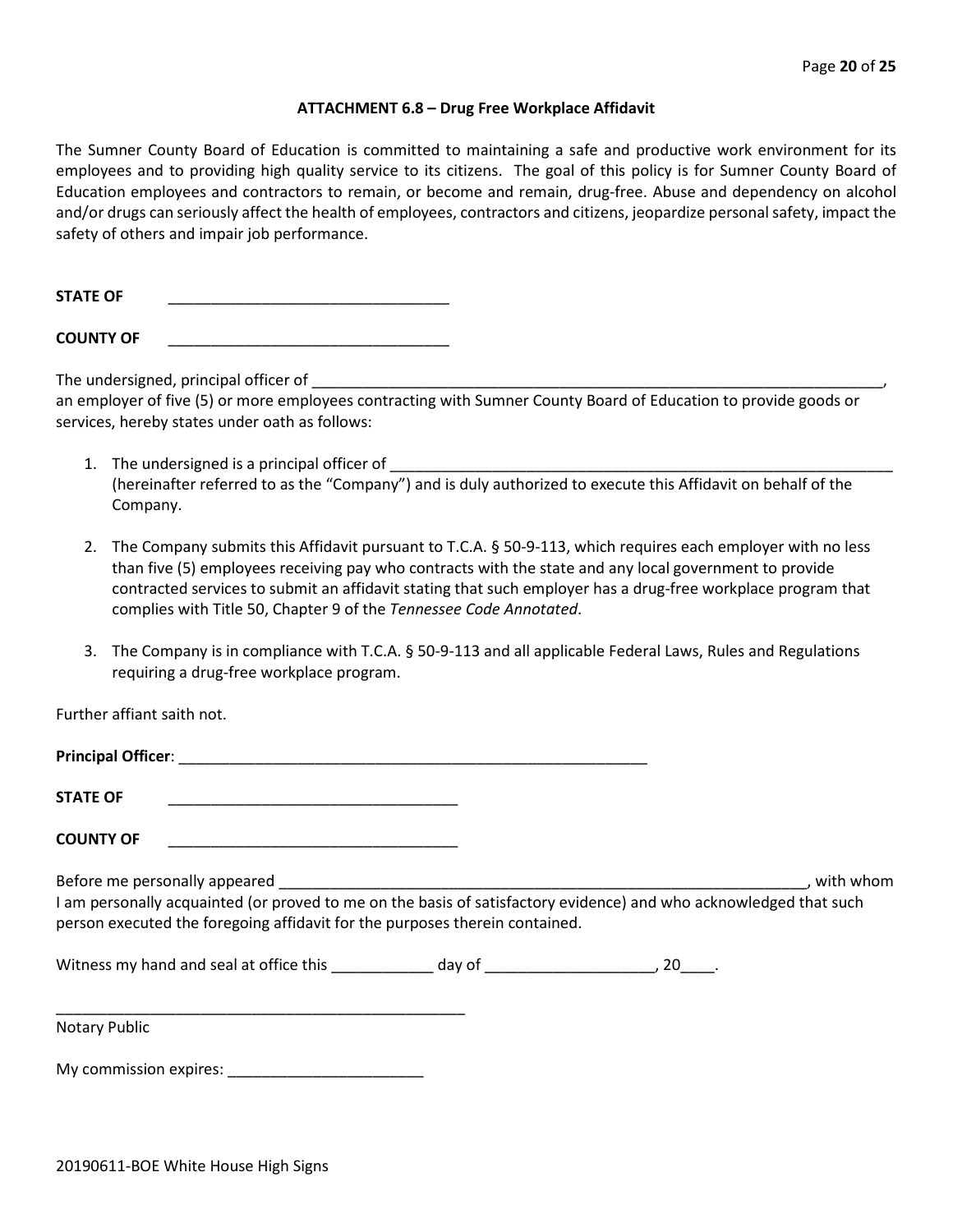# **ATTACHMENT 6.9 – W9**

|                                                                                                                                                                                                                                                                                                                                                                                                                                                                                                                                                                                                                                                                                                                                                                                                                                                                                                                                                                                                                                                                                                                                                                                                                                                                                                                                                                | <b>Request for Taxpayer</b><br>(Rev. December 2014)<br><b>Identification Number and Certification</b><br>Department of the Treasury<br>Internal Revenue Service<br>1 Name (as shown on your income tax return). Name is required on this line; do not leave this line blank.                                                                                                                                                                                                                                                                                                                                                                                                                                                                                                                                                                                                                                                                                                                                                      |                                                                                                                                                                                                                                                                                                                                                                                                                                                                                    |                                 |  |  |  |   |                                                                                                                                                                                                                              | Give Form to the<br>requester. Do not<br>send to the IRS. |  |  |  |  |
|----------------------------------------------------------------------------------------------------------------------------------------------------------------------------------------------------------------------------------------------------------------------------------------------------------------------------------------------------------------------------------------------------------------------------------------------------------------------------------------------------------------------------------------------------------------------------------------------------------------------------------------------------------------------------------------------------------------------------------------------------------------------------------------------------------------------------------------------------------------------------------------------------------------------------------------------------------------------------------------------------------------------------------------------------------------------------------------------------------------------------------------------------------------------------------------------------------------------------------------------------------------------------------------------------------------------------------------------------------------|-----------------------------------------------------------------------------------------------------------------------------------------------------------------------------------------------------------------------------------------------------------------------------------------------------------------------------------------------------------------------------------------------------------------------------------------------------------------------------------------------------------------------------------------------------------------------------------------------------------------------------------------------------------------------------------------------------------------------------------------------------------------------------------------------------------------------------------------------------------------------------------------------------------------------------------------------------------------------------------------------------------------------------------|------------------------------------------------------------------------------------------------------------------------------------------------------------------------------------------------------------------------------------------------------------------------------------------------------------------------------------------------------------------------------------------------------------------------------------------------------------------------------------|---------------------------------|--|--|--|---|------------------------------------------------------------------------------------------------------------------------------------------------------------------------------------------------------------------------------|-----------------------------------------------------------|--|--|--|--|
| N<br>Specific Instructions on page<br>Print or type<br>See                                                                                                                                                                                                                                                                                                                                                                                                                                                                                                                                                                                                                                                                                                                                                                                                                                                                                                                                                                                                                                                                                                                                                                                                                                                                                                     | 2 Business name/disregarded entity name, if different from above<br>3 Check appropriate box for federal tax classification; check only one of the following seven boxes:<br>C Corporation<br>S Corporation Partnership<br>Trust/estate<br>Individual/sole proprietor or<br>single-member LLC<br>Limited liability company. Enter the tax classification (C=C corporation, S=S corporation, P=partnership) ▶<br>Note. For a single-member LLC that is disregarded, do not check LLC; check the appropriate box in the line above for<br>the tax classification of the single-member owner.<br>code (if any)<br>Other (see instructions) ▶<br>5 Address (number, street, and apt. or suite no.)<br>Requester's name and address (optional)<br>6 City, state, and ZIP code<br>7 List account number(s) here (optional)                                                                                                                                                                                                               |                                                                                                                                                                                                                                                                                                                                                                                                                                                                                    |                                 |  |  |  |   | 4 Exemptions (codes apply only to<br>certain entities, not individuals; see<br>instructions on page 3):<br>Exempt payee code (if any)<br>Exemption from FATCA reporting<br>(Applies to accounts maintained outside the U.S.) |                                                           |  |  |  |  |
|                                                                                                                                                                                                                                                                                                                                                                                                                                                                                                                                                                                                                                                                                                                                                                                                                                                                                                                                                                                                                                                                                                                                                                                                                                                                                                                                                                |                                                                                                                                                                                                                                                                                                                                                                                                                                                                                                                                                                                                                                                                                                                                                                                                                                                                                                                                                                                                                                   |                                                                                                                                                                                                                                                                                                                                                                                                                                                                                    |                                 |  |  |  |   |                                                                                                                                                                                                                              |                                                           |  |  |  |  |
| Part I<br><b>Taxpayer Identification Number (TIN)</b><br>Social security number<br>Enter your TIN in the appropriate box. The TIN provided must match the name given on line 1 to avoid<br>backup withholding. For individuals, this is generally your social security number (SSN). However, for a<br>resident alien, sole proprietor, or disregarded entity, see the Part I instructions on page 3. For other<br>entities, it is your employer identification number (EIN). If you do not have a number, see How to get a<br>TIN on page 3.<br>or<br>Employer identification number<br>Note. If the account is in more than one name, see the instructions for line 1 and the chart on page 4 for<br>guidelines on whose number to enter.                                                                                                                                                                                                                                                                                                                                                                                                                                                                                                                                                                                                                    |                                                                                                                                                                                                                                                                                                                                                                                                                                                                                                                                                                                                                                                                                                                                                                                                                                                                                                                                                                                                                                   |                                                                                                                                                                                                                                                                                                                                                                                                                                                                                    |                                 |  |  |  |   |                                                                                                                                                                                                                              |                                                           |  |  |  |  |
|                                                                                                                                                                                                                                                                                                                                                                                                                                                                                                                                                                                                                                                                                                                                                                                                                                                                                                                                                                                                                                                                                                                                                                                                                                                                                                                                                                |                                                                                                                                                                                                                                                                                                                                                                                                                                                                                                                                                                                                                                                                                                                                                                                                                                                                                                                                                                                                                                   |                                                                                                                                                                                                                                                                                                                                                                                                                                                                                    |                                 |  |  |  | - |                                                                                                                                                                                                                              |                                                           |  |  |  |  |
| Part II                                                                                                                                                                                                                                                                                                                                                                                                                                                                                                                                                                                                                                                                                                                                                                                                                                                                                                                                                                                                                                                                                                                                                                                                                                                                                                                                                        | <b>Certification</b><br>Under penalties of perjury, I certify that:                                                                                                                                                                                                                                                                                                                                                                                                                                                                                                                                                                                                                                                                                                                                                                                                                                                                                                                                                               |                                                                                                                                                                                                                                                                                                                                                                                                                                                                                    |                                 |  |  |  |   |                                                                                                                                                                                                                              |                                                           |  |  |  |  |
| 1. The number shown on this form is my correct taxpayer identification number (or I am waiting for a number to be issued to me); and<br>2. I am not subject to backup withholding because: (a) I am exempt from backup withholding, or (b) I have not been notified by the Internal Revenue<br>Service (IRS) that I am subject to backup withholding as a result of a failure to report all interest or dividends, or (c) the IRS has notified me that I am<br>no longer subject to backup withholding; and<br>3. I am a U.S. citizen or other U.S. person (defined below); and<br>4. The FATCA code(s) entered on this form (if any) indicating that I am exempt from FATCA reporting is correct.<br>Certification instructions. You must cross out item 2 above if you have been notified by the IRS that you are currently subject to backup withholding<br>because you have failed to report all interest and dividends on your tax return. For real estate transactions, item 2 does not apply. For mortgage<br>interest paid, acquisition or abandonment of secured property, cancellation of debt, contributions to an individual retirement arrangement (IRA), and<br>generally, payments other than interest and dividends, you are not required to sign the certification, but you must provide your correct TIN. See the<br>instructions on page 3. |                                                                                                                                                                                                                                                                                                                                                                                                                                                                                                                                                                                                                                                                                                                                                                                                                                                                                                                                                                                                                                   |                                                                                                                                                                                                                                                                                                                                                                                                                                                                                    |                                 |  |  |  |   |                                                                                                                                                                                                                              |                                                           |  |  |  |  |
| Sign                                                                                                                                                                                                                                                                                                                                                                                                                                                                                                                                                                                                                                                                                                                                                                                                                                                                                                                                                                                                                                                                                                                                                                                                                                                                                                                                                           | Signature of                                                                                                                                                                                                                                                                                                                                                                                                                                                                                                                                                                                                                                                                                                                                                                                                                                                                                                                                                                                                                      |                                                                                                                                                                                                                                                                                                                                                                                                                                                                                    |                                 |  |  |  |   |                                                                                                                                                                                                                              |                                                           |  |  |  |  |
| Here<br>U.S. person ▶<br>Date P<br>· Form 1098 (home mortgage interest), 1098-E (student Ioan interest), 1098-T<br><b>General Instructions</b><br>(tuition)<br>Section references are to the Internal Revenue Code unless otherwise noted.<br>• Form 1099-C (canceled debt)                                                                                                                                                                                                                                                                                                                                                                                                                                                                                                                                                                                                                                                                                                                                                                                                                                                                                                                                                                                                                                                                                    |                                                                                                                                                                                                                                                                                                                                                                                                                                                                                                                                                                                                                                                                                                                                                                                                                                                                                                                                                                                                                                   |                                                                                                                                                                                                                                                                                                                                                                                                                                                                                    |                                 |  |  |  |   |                                                                                                                                                                                                                              |                                                           |  |  |  |  |
| Future developments. Information about developments affecting Form W-9 (such<br>as legislation enacted after we release it) is at www.irs.gov/fw9.<br><b>Purpose of Form</b><br>An individual or entity (Form W-9 requester) who is required to file an information<br>return with the IRS must obtain your correct taxpayer identification number (TIN)<br>which may be your social security number (SSN), individual taxpayer identification<br>number (ITIN), adoption taxpayer identification number (ATIN), or employer<br>identification number (EIN), to report on an information return the amount paid to                                                                                                                                                                                                                                                                                                                                                                                                                                                                                                                                                                                                                                                                                                                                             |                                                                                                                                                                                                                                                                                                                                                                                                                                                                                                                                                                                                                                                                                                                                                                                                                                                                                                                                                                                                                                   | . Form 1099-A (acquisition or abandonment of secured property)<br>Use Form W-9 only if you are a U.S. person (including a resident alien), to<br>provide your correct TIN.<br>If you do not return Form W-9 to the requester with a TIN, you might be subject<br>to backup withholding. See What is backup withholding? on page 2.<br>By signing the filled-out form, you:<br>1. Certify that the TIN you are giving is correct (or you are waiting for a number<br>to be issued). |                                 |  |  |  |   |                                                                                                                                                                                                                              |                                                           |  |  |  |  |
|                                                                                                                                                                                                                                                                                                                                                                                                                                                                                                                                                                                                                                                                                                                                                                                                                                                                                                                                                                                                                                                                                                                                                                                                                                                                                                                                                                | you, or other amount reportable on an information return. Examples of information<br>2. Certify that you are not subject to backup withholding, or<br>returns include, but are not limited to, the following:<br>3. Claim exemption from backup withholding if you are a U.S. exempt payee. If<br>· Form 1099-INT (interest earned or paid)<br>applicable, you are also certifying that as a U.S. person, your allocable share of<br>. Form 1099-DIV (dividends, including those from stocks or mutual funds)<br>any partnership income from a U.S. trade or business is not subject to the<br>* Form 1099-MISC (various types of income, prizes, awards, or gross proceeds)<br>withholding tax on foreign partners' share of effectively connected income, and<br>. Form 1099-B (stock or mutual fund sales and certain other transactions by<br>4. Certify that FATCA code(s) entered on this form (if any) indicating that you are<br>brokers)<br>exempt from the FATCA reporting, is correct. See What is FATCA reporting? on |                                                                                                                                                                                                                                                                                                                                                                                                                                                                                    |                                 |  |  |  |   |                                                                                                                                                                                                                              |                                                           |  |  |  |  |
|                                                                                                                                                                                                                                                                                                                                                                                                                                                                                                                                                                                                                                                                                                                                                                                                                                                                                                                                                                                                                                                                                                                                                                                                                                                                                                                                                                |                                                                                                                                                                                                                                                                                                                                                                                                                                                                                                                                                                                                                                                                                                                                                                                                                                                                                                                                                                                                                                   | · Form 1099-S (proceeds from real estate transactions)<br>. Form 1099-K (merchant card and third party network transactions)                                                                                                                                                                                                                                                                                                                                                       | page 2 for further information. |  |  |  |   |                                                                                                                                                                                                                              |                                                           |  |  |  |  |

Cat. No. 10231X

Form **W-9** (Rev. 12-2014)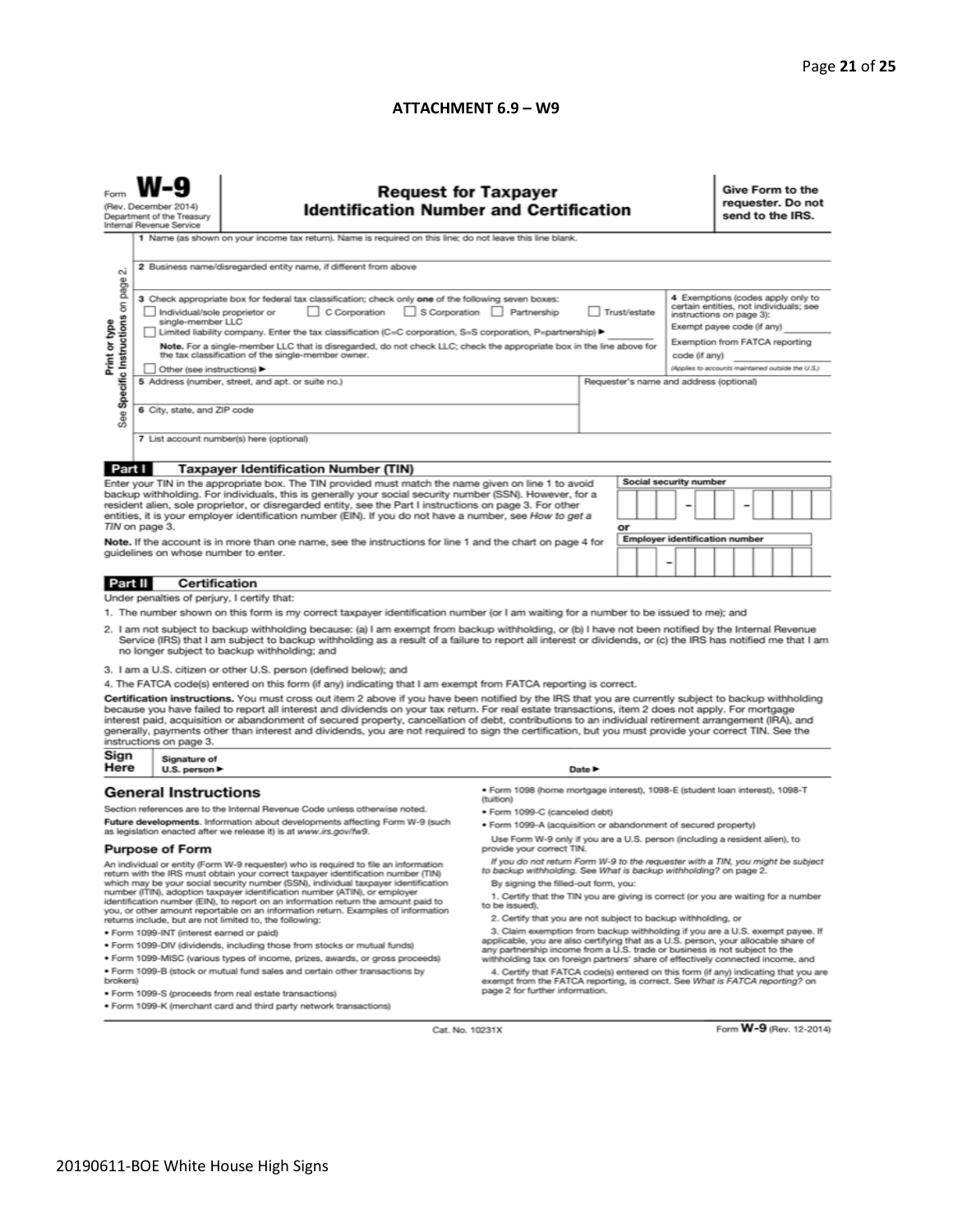# **ATTACHMENT 6.10 – Standard Terms & Conditions SUMNER COUNTY BOARD OF EDUCATION (SCS)**

#### **1. PREPARATION AND SUBMISSION OF BID.**

- **a.** Failure to examine any drawings**,** specifications, or instructions will be at the proposer's risk. Any deviation from the stated terms, conditions and specifications must be coordinated with and approved in writing by the SCS Purchasing Supervisor.
- **b.** RFP SUBMITTAL / SIGNATURE: Proposal shall give the full name and business address of the bidder. If the proposer is a corporation, the name shall be stated as it is in the corporate charter. Proposals must be signed in ink by the proposer's authorized agent. Unsigned proposals will be rejected. Proposals are to be sealed and the outside of the envelope is to reference the RFP number. The person signing the proposal must show their title, and if requested by the institution, must furnish satisfactory proof of his or her authority to bind his or her company in contract. Proposer understands that by submitting a proposal with an authorized signature, it shall constitute an offer to SCS. Proposals must be typewritten or in ink; otherwise they may not be considered. Purchase orders will be issued to the firm name appearing on the W9. Electronic submissions via email, fax, etc. shall not be accepted.
- **c.** SCS is not responsible for any costs incurred by any vendor pursuant to the RFP. The vendor shall be responsible for all costs incurred in connection with the preparation and submission of its proposal.
- **d.** All proposers must be in compliance with T.C.A. § 62-6-119 at the time of proposal submission and provide evidence of compliance with the applicable provisions of the chapter before such proposal may be considered.
- **e.** Proposals are to be received in the location designated in the RFP no later than the specified date and time. Late submissions will NOT be opened or considered.
- **f.** No erasures permitted. Errors may be crossed out and corrections printed in ink or typewritten adjacent to error and must be initialed in ink by person signing the proposal.
- **g.** Specifications: Reference to available specifications shall be sufficient to make the terms of the specifications binding on the proposer. The use of the name of a manufacturer, or any special brand or make in describing an item does not restrict the proposer to that manufacturer or specific article, unless specifically stated. Comparable products of other manufacturers will be considered if proof of compatibility is contained in the proposal. Proposers are required to notify SCSs Purchasing Supervisor whenever specifications/procedures are not perceived to be fair and open. The articles on which the proposal is submitted must be equal or superior to that specified. Informative and Descriptive Literature: The proposer must show brand or trade names of the articles proposed, when applicable. It shall be the responsibility of the proposer, including proposer's whose product is referenced, to furnish with the proposer such specifications, catalog pages, brochures or other data as will provide an adequate basis for determining the quality and functional capabilities of the product offered. Failure to provide this data may be considered valid justification for rejection of proposer.
- **h.** Samples: Samples of items when called for, must be furnished free of expense, and if not destroyed will, upon proposer's request within ten (10) days of RFP opening, be returned at the proposer's expense. Each sample must be labeled with the proposer's name, manufacturer's brand name and number, RFP number and item reference.
- **i.** Time of Performance: The number of calendar days in which delivery is to be made after receipt of order shall be stated in the RFP and may be a factor in making an award, price notwithstanding. If no delivery time is stated in the bid, bidder agrees that delivery is to be made within two weeks (10 business days) of order.
- **j.** Transportation and delivery charges should be included in the price and be fully prepaid by the vendor to the destination specified in the RFP. Proposal prices shall include delivery of all items F.O.B. destination.
- **k.** New materials and supplies must be delivered unless otherwise specifically stated in the RFP.
- **l.** Alternate/multiple bids will not be considered unless specifically called for in the RFP.
- **m.** Only proposals submitted on RFP forms furnished by SCS will be considered.
- n. By signing this RFP where indicated, the proposer agrees to strictly abide by all local, state and federal statutes and regulations. The proposer further certifies that this proposer is made without collusion or fraud.
- **o.** Error in Proposal. In case of error in the extension of prices in the proposal, the unit price will govern. Late submissions will NOT be opened or considered. Proposers are cautioned to verify their proposals before submission, as amendments received after the ITB deadline will not be considered. No proposals shall be altered, amended or withdrawn after opening. After proposal opening, a proposer may withdraw a proposal only when there is obvious clerical error such as a misplaced decimal point, or when enforcement of the proposal would impose unconscionable hardship due to an error in the proposal resulting in a quotation substantially below the other proposals received. Proposal withdrawals will be considered only upon written request of the proposer.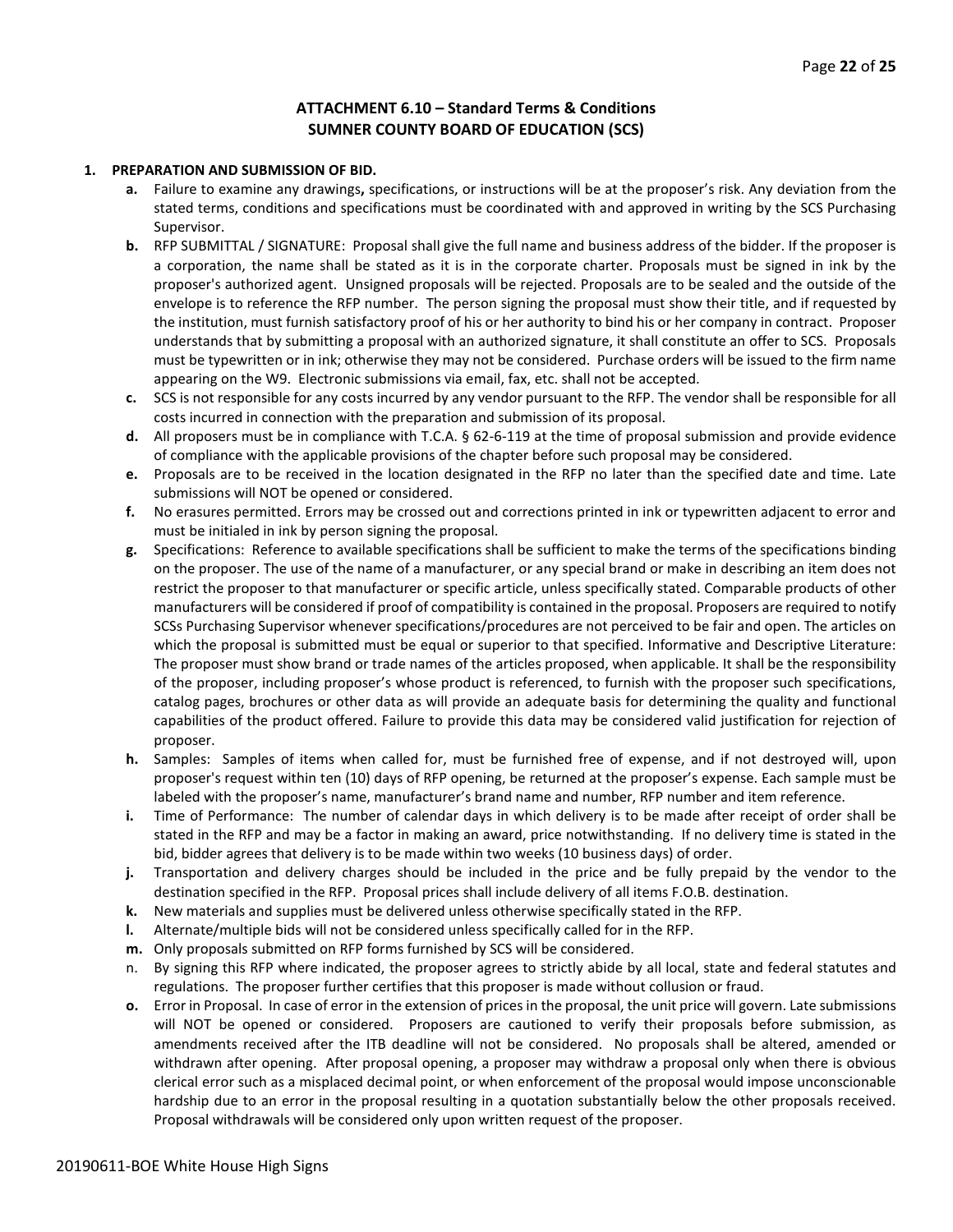- **2. OPEN RECORDS.** In order to comply with the provisions of the Tennessee Open Records Act, all proposals will be publicly opened and are subject to public inspection after the award upon written request. Proposers may be present at ITB opening. Summary information will be posted the SCS website, www.sumnerschools.org under the Invitation to Bid link.
- **3. ACCEPTANCE AND AWARD.** SCS reserves the right to reject any and all proposals and to waive any informality in proposals and, unless otherwise specified by the proposer to accept any item in the proposal. Action to reject all proposals shall be taken for unreasonably high prices, errors in the proposal documents, cessation of need, unavailability of funds, or any other reason approved by SCS.
	- a. Contracts and purchases will be made with the lowest, responsive, responsible, qualified proposer. The quality of the articles to be supplied, their conformity with the specifications, their suitability to the requirements of the Institution, cash discount offered, and the delivery terms will be taken into consideration.
	- b. Any deviation from these stated terms, specifications and conditions must be coordinated with and approved in writing by the Purchasing Supervisor.
	- c. Prices quoted on the response (if any) are to be considered firm and binding until the said equipment, supplies or services are in the possession of SCS.
	- d. SCS reserves the right to order more or less than the quantity listed in the proposal.
	- e. If a proposer fails to state a time within which a proposal must be accepted, it is understood and agreed that SCS shall have ninety (90) days to accept.
	- f. No purchase or contract is authorized or valid until the issuance of a SCS purchase order in accordance with SCS policy. No SCS employee is authorized to purchase equipment, supplies or services prior to the issuance of such a purchase order.
	- g. The contract may not be assigned without written SCS consent.
	- h. If the appropriate space is marked on the ITB, other Institutions (such as State, Local and/or Public Agencies) may purchase off the contract during the same period as SCS.
	- i. The awarded proposer will be required to post a performance and payment bond in the amount of 25% of the contract price if it exceeds \$100,000 as stated by T.C.A. §12-4-201.
	- j. If the project cost is in excess of \$25,000 a performance bond must be secured by the requesting part in an amount equal to the market improvement value.
- **4. PAYMENT**. Payment terms must be specified in the proposal, including any discounts for early payment. Partial payments will not be approved unless justification for such payment can be shown. Terms will be NET 30 days. Payment will not be made until the conditions and specifications of the RFP are inspected and approved as conforming by persons appointed by SCS.
- **5. DEFAULT OF SELECTED VENDOR.** In case of vendor default, SCS may procure the articles or services from other sources and hold the defaulting vendor responsible for any resulting cost. If the awarded vendor violates any terms of their response, the contract, SCS policy or any law, they may be disqualified from proposing for a period of two years for minor violations or longer for major violations. Proposals from disqualified proposers will not be accepted during the period of disqualification.
- **6. INSPECTION OF PURCHASES.** Articles received which are not equivalent will not be accepted and will be picked up by the vendor or returned to vendor, shipping charges collect. SCS shall have a reasonable period in which to inspect and accept or reject materials without liability. If necessity requires SCS to use nonconforming materials, an appropriate reduction in payment may be made.
- **7. TAXES.** SCS is tax exempt; do not include taxes in quotation. Vendors making improvements or additions to or performing repair work on real property for SCS are liable for any applicable sales or use tax on tangible personal property used in connection with the contract or furnished to vendors by the state for use under the contract.
- **8. NONDISCRIMINATION.** SCS is an equal opportunity employer. SCS and bidder agree to comply with Titles VI and VII of the Civil Rights Act of 1964, Title IX of the Education Amendments of 1972, Section 504 of the Rehabilitation Act of 1973, Executive Order 11,246, the Americans with Disabilities Act of 1990 and the related regulations to each. Each party assures that it will not discriminate against any individual including, but not limited to employees or applicants for employment and/or students, because of race, religion, creed, color, sex, age, disability, veteran status or national origin. In the event that any claims should arise with regards to violations of any such local, state or federal law, statues, rule or regulations, the vendor will indemnify and hold SCS harmless for any damages, including court costs or attorney fees, which might be incurred.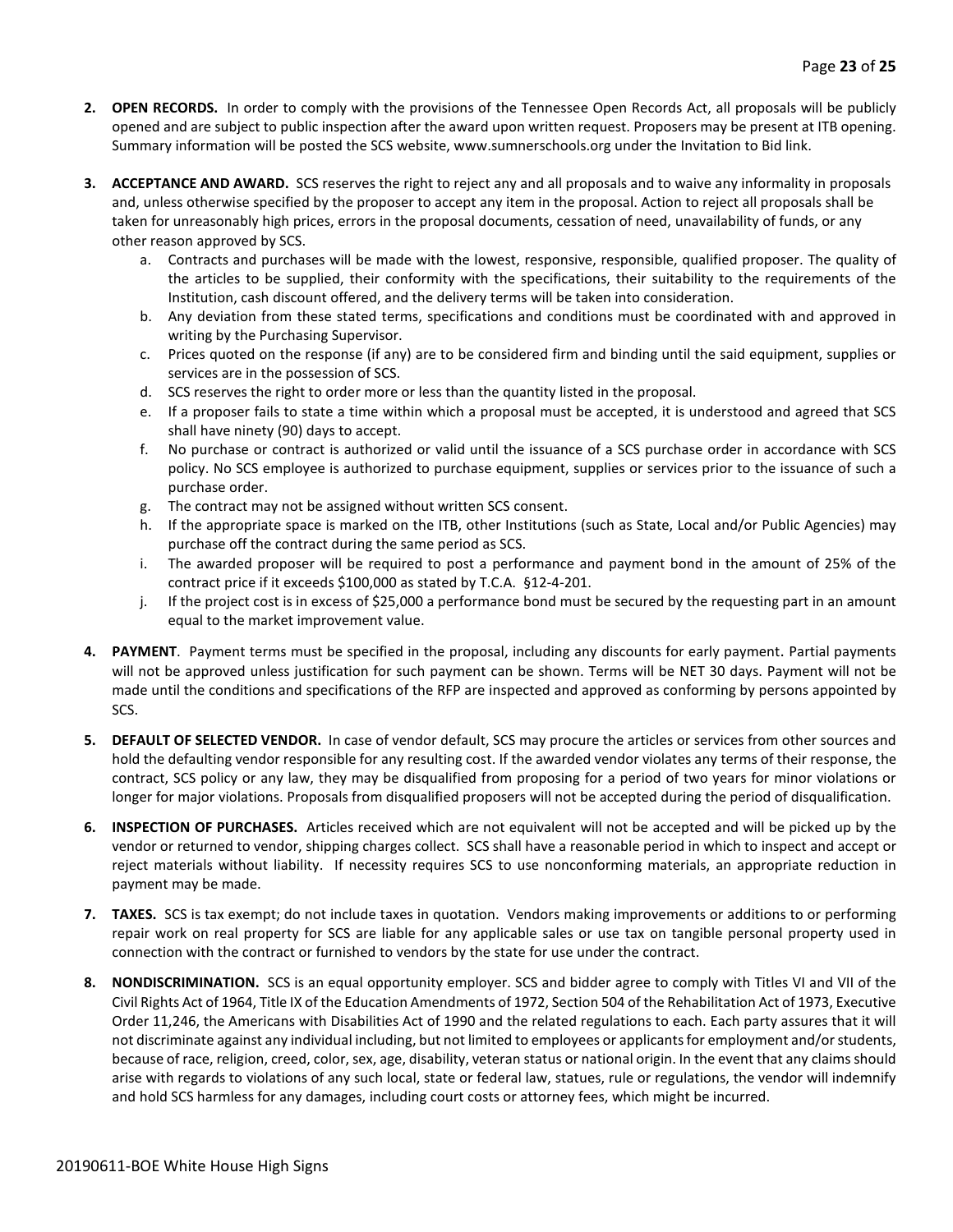- **9. PROHIBITIONS/NO VENDOR CONTRACT FORM.** Acceptance of gifts from vendors is prohibited. T.C.A. §12-4-106. The contract documents for purchase under this RFP shall consist of the successful proposer's bid and SCSs purchase order. **The proposer may request exceptions to terms and conditions and/or request SCS to accept other terms and conditions by means of subsequent documents such as invoices, warranty agreements, license agreements, etc. All subsequent document shall be open to revision for impermissible language. SCS reserves the right to render the proposal unresponsive and subject the proposal to rejection if successful terms cannot be negotiated.**
- **10. PROHIBITION ON HIRING ILLEGAL IMMIGRANTS.** Tennessee Public Chapter No. 878 of 2006, T.C.A. §12-3-309, requires that Contractor attest in writing that Contractor will not knowingly utilize the services of illegal immigrants in the performance of this Contract and will not knowingly utilize the services of any subcontractor, if permitted under this Contract, who will utilize the services of illegal immigrants in the performance of this Contract. The attestation shall be made on the form, Attestation re Personnel Used in Contract Performance ("the Attestation"), which is attached and hereby incorporated by this reference.
- **11. SALES AND USE TAX.** Before the Purchase Order/Contract resulting from this RFP/RFQ is signed, the apparent successful proposer must be registered with the Department of Revenue for the collection of Tennessee sales and use tax as required by T.C.A. §12-3-306.
- **12. ASSIGNMENT.** Neither the vendor nor SCS may assign this agreement without prior written consent of the other party.
- **13. LIABILITIES.** The vendor shall indemnify SCS against liability for any suits, actions or claims of any character arising from or relating to the performance under this agreement by the vendor or its subcontractors. SCS has no obligation for the payment of any judgement or the settlement of any claim made against the vendor or its subcontractors as a result of obligations under this contract.
- **14. APPLICABLE LAW.** Any contract shall be interpreted under the laws and statutes of the State of Tennessee. SCS does not enter into contracts which provide for mediation or arbitration. Any action arising from any contract made from this RFP shall be brought in the state courts in Sumner County, TN or in the United States Federal District Court for the Middle District of Tennessee.

Additionally, it is a violation of state statutes to purchase materials, supplies, services or any other item from a vendor that is a commissioner, official, employee or board member that has any financial or beneficial interest in such transaction, T.C.A. §12-4-101.

- **15. FUNDS**. The Proposer understands and accepts the non-appropriation of funds provision of SCS.
- **16. DATA PRIVACY AND SECURITY**. Personal Information (PI) includes but is not limited to that information protected by HIPAA, the HITECH Act, FERPA, or Gramm-Leach-Bliley) or such information which would allow a third party to gain access to the personal, medical or financial records of any of any party. Vendor represents and warrants that its collection, access, use, storage, disposal and disclosure of PI complies with all applicable federal and state privacy and data protection laws. Vendor represents and warrants that Vendor will maintain compliance with the SSAE 16 standard, and shall undertake any audits and risk assessments Vendor deems necessary to maintain compliance with SSAE16. If PI provided by SCS to Vendor is subject to FERPA. Vendor agrees that in its handling of FERPA data it will perform as a school official as that term is defined by FERPA regulations. Vendor acknowledges that its improper disclosure or re-disclosure of PI covered by FERPA may, under certain circumstances, result in Vendor's exclusion from eligibility to contract with SCS for at least five (5) years. Vendor shall provide SCS with the name and contact information for an employee of Vendor who shall serve as SCS's primary security contact and shall be available to assist Customer twenty-four (24) hours per day, seven (7) days per week as a contact in resolving obligations associated with any security incident in which it is reasonably suspected that there has been a breach of information security. Vendor shall immediately mitigate or resolve any Security Incident, at Vendor's expense and in accordance with applicable privacy rights, laws, regulations and standards. Vendor shall reimburse SCS for actual costs incurred by SCS in responding to, and mitigating damages caused by, any Security Incident, including all costs of notice and/or remediation incurred under applicable law as a result of the Security Incident.
- **17. IRAN DIVESTMENT ACT.** By submission of this proposal, each proposer and each person signing on behalf of any proposer certified, and in the case of a joint proposal, each party thereto certifies as to its own organization, under penalty of perjury, that to the best of its knowledge and belief that each proposer is not on the list created pursuant to T.C.A. §12-12- 106.